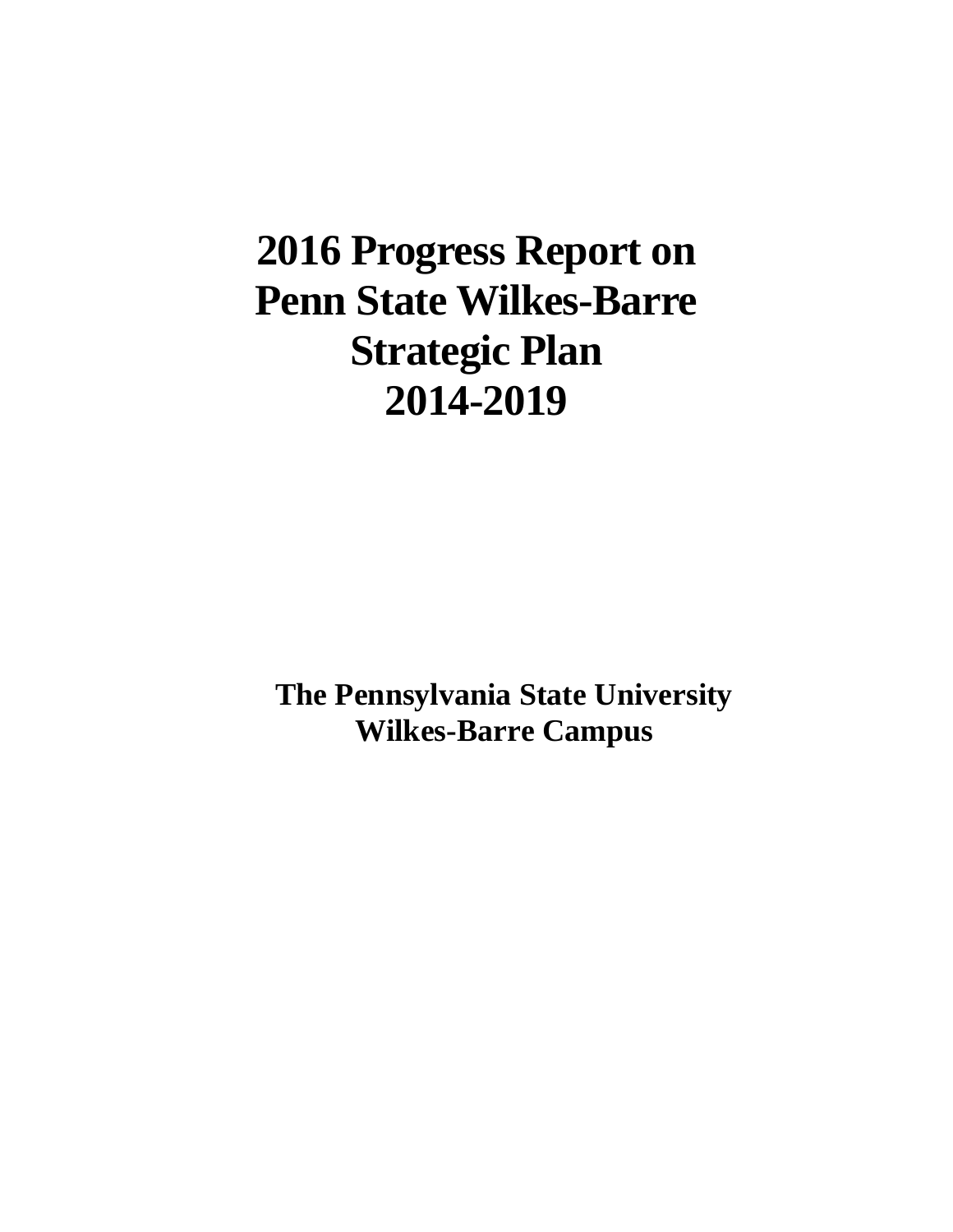# **PENN STATE WILKES-BARRE MISSION, VISION AND VALUES**

**Mission:** Penn State Wilkes-Barre provides a student-centered educational environment whereby students of all ages, backgrounds, and experiences can access the excellence of The Pennsylvania State University to become productive responsible global citizens.

**Vision:** Penn State Wilkes-Barre aspires to be the premier educational institution of choice in the region by providing superior opportunities for students to excel in academic and co-curricular excellence leading to rewarding careers.

**Values:** We are committed to creating an environment of:

- **Academic Excellence** that provides students with a rich academic experience by fostering intellectual curiosity, exploration, innovation, and open inquiry.
- **Student Focus** in which students are provided with opportunities for intellectual and personal growth inside and outside the classroom. We are committed to education that meets students' needs and provides them with a wide variety of strong positive values in academic and cocurricular activities. We recognize and embody the value of life-long learning.
- **Ethics and Integrity** based on civil dialog in which all individuals are heard and respected. The actions of the campus community members will be driven by the highest standards of integrity and ethical behavior.
- **Community Service** that recognizes, values, and encourages lifelong service to the community as an integral part of educating well rounded students.
- **Inclusiveness** that recognizes and embodies the benefits of diversity, which is vital for personal, intellectual, and social growth.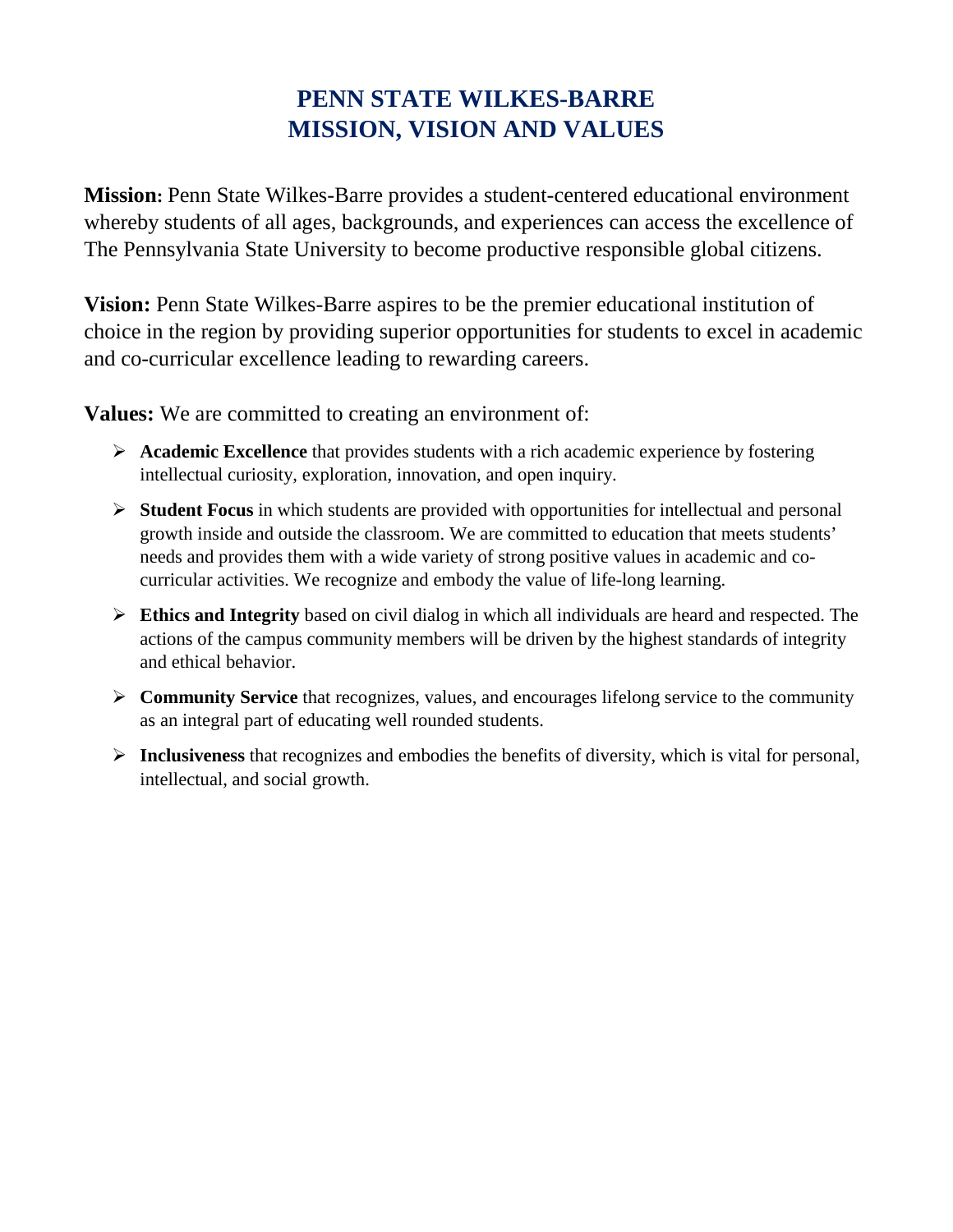# **SUMMARY OF STRATEGIC GOALS**

# **Goal 1: To increase the number of students enrolled at Penn State Wilkes-Barre**

**Objective 1.1:** Increase the admission of new students

**Objective 1.2:** Increase the retention and persistence to graduation of current students

# **Goal 2: To deliver Programs of Academic Excellence at Penn State Wilkes-Barre**

**Objective 2.1:** Strengthen the quality of Penn State Wilkes-Barre's current academic programs **Objective 2.2:** Increase the number of academic programs at Penn State Wilkes-Barre

# **Goal 3: To foster Outreach**

**Objective 3.1:** Bring the outside community into Wilkes-Barre campus **Objective 3.2:** Strengthen partnerships with organizations external to Penn State **Objective 3.3:** Strengthen partnerships with organizations internal to Penn State, external to Wilkes-Barre campus

# **Goal 4: To develop a culture of Innovative Operations and Sustainability**

**Objective 4.1:** Increase the amount of financial resources at Penn State Wilkes-Barre **Objective 4.2:** Increase the amount of recycling and conservation of natural resources **Objective 4.3:** Continuing being the a university leader in a culture of resource sharing **Objective 4.4:** Continuing to infuse ethical decisions throughout all campus environments **Objective 4.5:** Continue operating in a culture that embraces inclusivity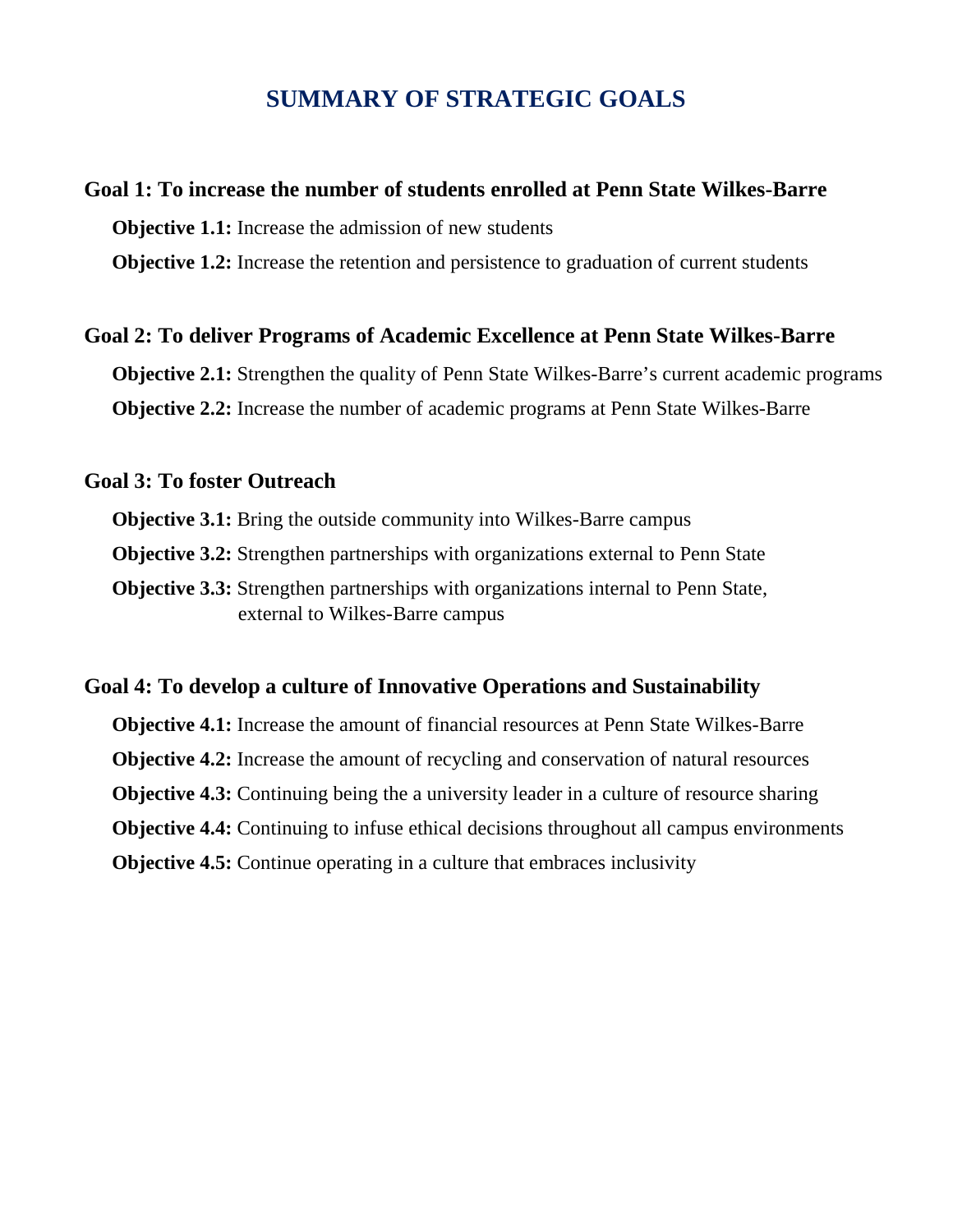# **INTRODUCTION**

# **July 1st, 2016**

This report on the progress of the Penn State Wilkes-Barre strategic plan is the first of several progress report that the senior administration at the campus plans on sharing with our main constituencies on a regular basis.

While this progress report is by no means exhaustive in addressing all the strategies contained in the Strategic Plan, it is a first step towards keeping faculty, staff and students updated on new initiatives in addition to what is shared at the different campus meetings.

A group of faculty and staff, aided by the input of students and advisory board, created during academic year 2013-14 what would become a working draft for core of our Strategic Plan. This was followed by a series of opportunities for faculty, staff and students to provide feedback on the Strategic Plan. One year later, the University embarked in a process of revising the Strategic Plans submitted by all units before starting to draft Penn State's strategic plan. A major difference with past practices was the fact that the different units were asked to include in their strategic plan all their diversity initiatives instead of creating a separate Diversity Plan as it had been the practice in the past. The feedback provided by the reviewers was again shared with our campus constituencies which resulted in a slightly modified version of our initial Plan.

Now that the final and approved version of our Strategic Plan has been in place for an academic year, we want to share the results of the different strategies and initiatives contained in the Plan. In addition, the campus administration is committed to making this a living document, which is periodically revised and updated as needed. We also want to continue emphasizing the invitation to all faculty, staff, students and board members to share with us new thoughts and ideas on the different strategies, tactics, metrics and other areas contained in Strategic Plan or this progress report.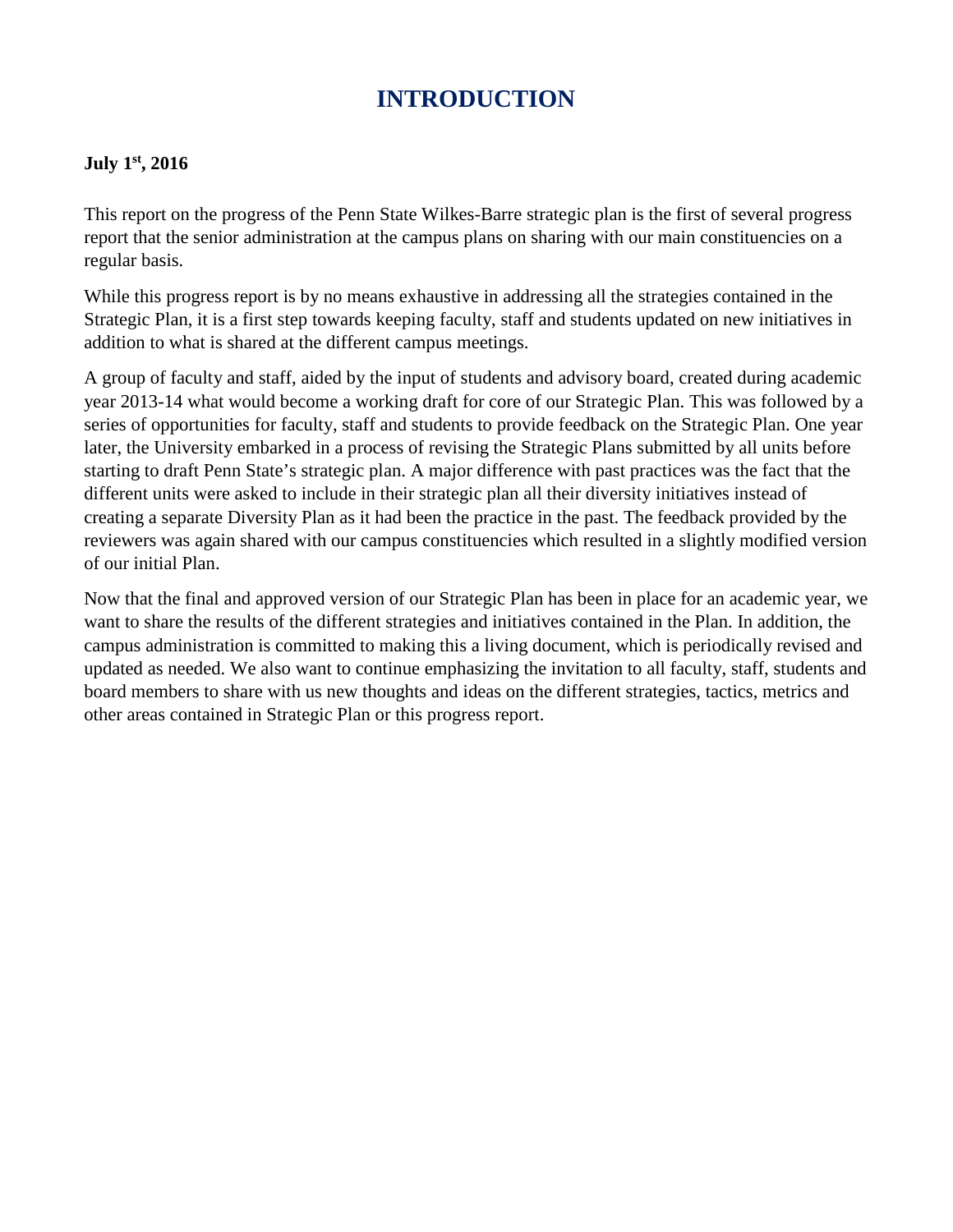# **PROGRESS REPORT**

# **OBJECTIVE 1.1: Increase the admission of new students**

# **STRATEGY 1.1.1 Develop and strengthen partnerships with secondary education institutions**

- $\triangleright$  SP 16: New Dual Enrollment partnership with Northwest for EDSGN 100. 5 HS students enrolled.
- $\triangleright$  FA 16 +: Planned New Dual Enrollment partnership with WBASD STEM Academy which includes Meyers, GAR, and Coughlin students enrolled in academy.
- 35 students/3 teachers from Northwest and WBASD Stem Academy attended a special event highlighting hands on demonstrations in computer science and surveying engineering. Program was in coordination with Celebration of Scholarship to engage high school and college students in undergraduate research opportunities and Penn State.

# **STRATEGY 1.1.2 Plan and evaluate marketing campaigns**

| <b>Media</b>             | # Articles |
|--------------------------|------------|
| <b>Citizens Voice</b>    | 33         |
| Times Leader             | 28         |
| <b>Dallas Post</b>       |            |
| Inside the Back Mountain |            |

# **Articles published in printed Media AY 2015-16**

# **Advertisements AY 2015-16**

- $\triangleright$  Billboards –Fall Open Houses
	- Dallas  $9/7$  through 11/1 (large vinyl)
	- Luzerne Crossvalley  $9/7$  through 10/4 (large digital)
	- Plains I-81  $9/28$  through 10/25 (small vinyl)
	- Plains  $-9/27$  through 10/31 (large digital)
	- Wilkes-Barre I-81  $9/28$  through 10/25 (small digital)
	- Wilkes-Barre  $9/28$  through 10/26 (large digital)
	- Wilkes-Barre  $9/27$  through 10/31 (large digital)
	- Hanover  $10/5$  through  $11/1$  (small vinyl)
	- Kingston  $9/27$  through 10/31 (large digital)
- $\triangleright$  Movie Theatres
	- Dietrich Theatre
		- Contract runs for a year beginning in September, ending in August
		- Various slides run by different departments ranging from 1 week to 2 months timeframe
	- NCM Movies 14
		- Contract runs for a year beginning in November, ending in October
		- 30 second commercial runs before each movie shown 365 days a year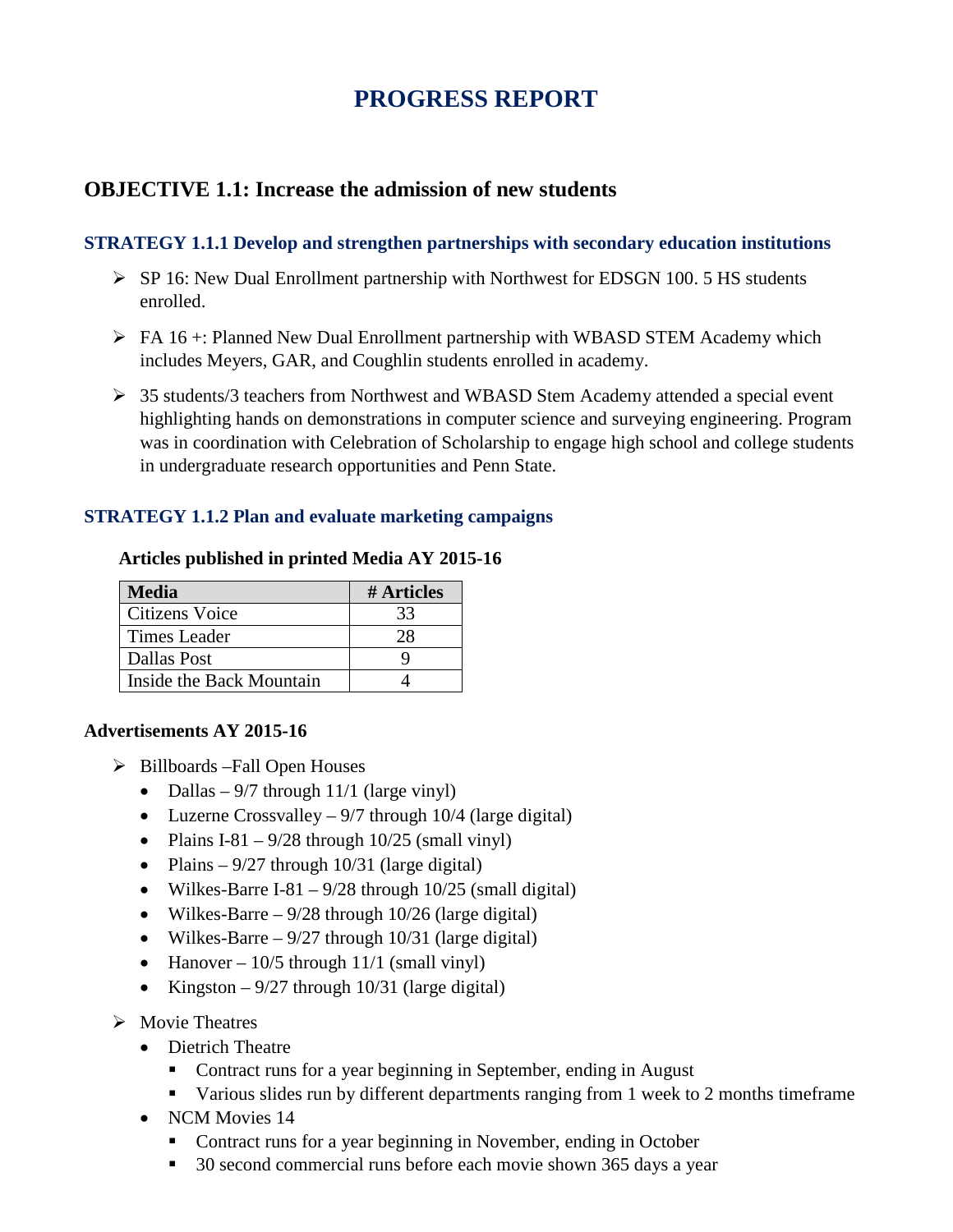- $\triangleright$  WBRE
	- PAHomepage.com Takeover
		- **January**  $21^{st}$  and April  $18^{th}$
- $\triangleright$  Times Leader
	- Fall Open Houses
		- Online
			- 9/30 through 10/14
			- 10/31 through 11/14
		- $\blacksquare$  Print
			- $-9/30$
			- 11/7
	- College Guide  $9/26$
	- Financial Aid Night
		- Online  $12/31$  through  $1/15$
		- $\blacksquare$  Print 1/13
- $\triangleright$  Citizens Voice
	- Online
		- Run of Site & Mobile
			- 9/25 through 11/9
		- Expandable Ad
			- 11/4
	- Print
		- Game Face Sponsorship
			- 9/4, 9/11, 9/18, 9/25, 9/29, 10/2, 10/9, 10/16, 10/23, 10/30, 11/6, 11/13, and 11/20
		- **Jumpstart** 
			- 10/29
		- **Holiday Advertisement Wraps** - 11/26 & 12/25
		- Back Page Ads
			- 1/13, 1/14, 1/18, and 4/26
- $\triangleright$  Point of Beginning Trade Magazine (surveying)
	- Online
		- Static Web Ad  $&$  EBlast Advertisement
			- January, February, March
		- Print Classified Ad
			- Entire 2016 Calendar Year
- $\triangleright$  Regional (with Scranton & Hazleton)
	- NEPA Business Journal Feature
		- September 2015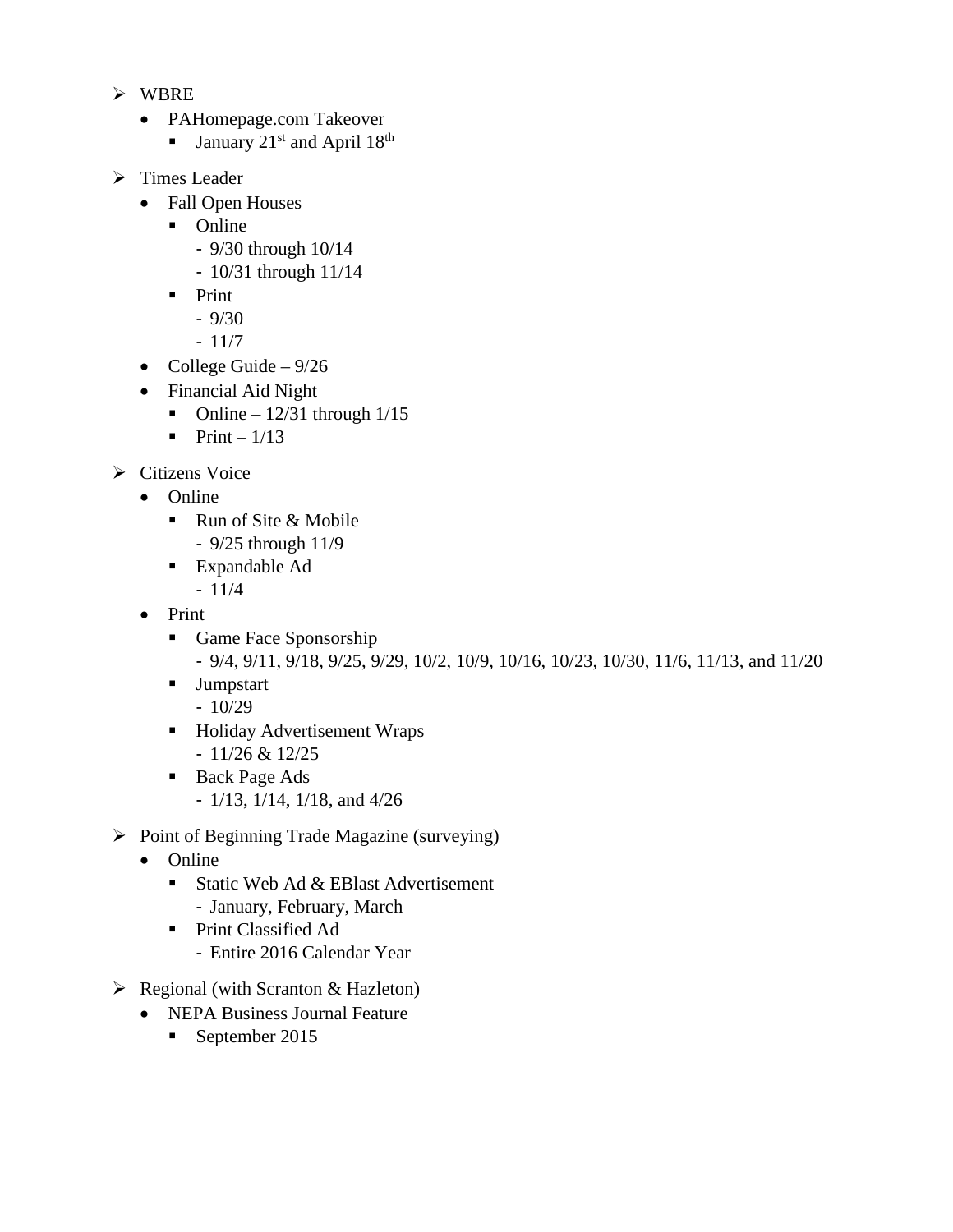### $\triangleright$  Community Sponsorships

- Junior Achievement
- YMCA
- Boy Scouts of NEPA
- Anti-Defamation League
- Ethics Institute
- Junior Leadership Wilkes-Barre
- Osterhout Library
- Back Mountain Chamber of Commerce
- Blind Association Dinner
- Greater Wilkes-Barre Chamber of Commerce
- Temple Israel
- Fine Arts Fiesta
- Salvation Army
- Wyoming County Chamber of Commerce
- Lackawac Women in Science

# **STRATEGY 1.1.3 Develop admissions events that showcase academic programs and graduate employment or graduate school opportunities. Analyze enrollment outcomes for each event.**

#### **Attendance Totals for 2015-2016 Admissions Events**

| Event                           | <b>Prospective Students</b> | <b>Students/Parents</b> |
|---------------------------------|-----------------------------|-------------------------|
| FBLA/Business Open House        | 292                         | N/A                     |
| <b>Engineering Open House</b>   | 154                         | N/A                     |
| <b>TSA/Teams Competition</b>    | 59                          | N/A                     |
| <b>Trig-Star Competition</b>    | 24                          | N/A                     |
| <b>Summer Open Houses</b>       | 42                          | 110                     |
| <b>Fall Open Houses</b>         | 45                          | 104                     |
| <b>Application Night</b>        | 20                          | 42                      |
| Penn Stater for a Days          | 9                           | N/A                     |
| Financial Aid Night             | 22                          | 44                      |
| Offer Day                       | 54                          | 127                     |
| Scholarship Breakfast           | 24                          | 70                      |
| Elk Lake Honor Society Luncheon | 25                          | N/A                     |
| <b>Total:</b>                   | 769                         | 497                     |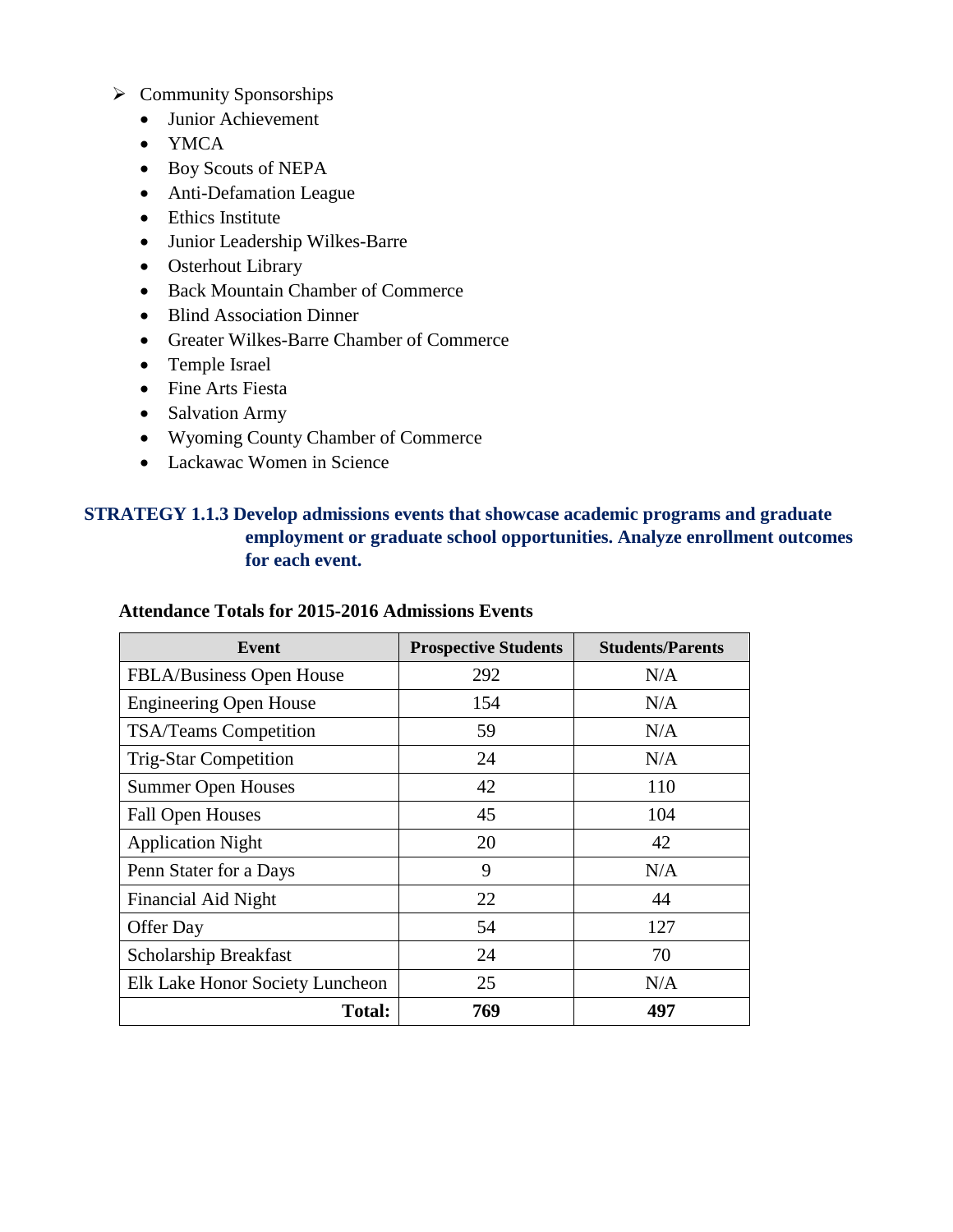### **STRATEGY 1.1.4 Promote undergraduate research**

- $\triangleright$  Summer 2015: Student and faculty supervisor in EET program awarded a Research Experience for Undergraduates by the College of Engineering.
- $\triangleright$  Summer 2016: Student and faculty supervisor in EET and SURE applied for a Research Experience for Undergraduates by the College of Engineering.
- $\triangleright$  Summer 2015 and Summer 2016: Campus students involved in research field experiences in Biology.
- $\triangleright$  Growth of student participation in Celebration of Scholarship from Spring 2015 to Spring 2016 (refer to 1.2.1 for specific data).
- Undergraduate research initiatives highlighted at Board of Trustees meeting Summer 2016.

### **STRATEGY 1.1.6 Athlete recruitment**

- Recruited Student Athletes:
	- $\bullet$  2015-16: 52 students
	- $\bullet$  2016-17: 32 students

# **STRATEGY 1.1.7 Recruit diverse and underrepresented student groups.**

| <b>Racial/Ethnic Category</b>                                     | <b>Degree-seeking First-</b><br>time First-year | Degree-seeking<br><b>Undergraduates (include</b><br>first-time first-year) |
|-------------------------------------------------------------------|-------------------------------------------------|----------------------------------------------------------------------------|
| Nonresident aliens                                                |                                                 | 2                                                                          |
| Hispanic/Latino                                                   | $\overline{4}$                                  | 21                                                                         |
| <b>Black or African American,</b><br>non-Hispanic/Latino          | 8                                               | 12                                                                         |
| White, non-Hispanic/Latino                                        | 126                                             | 404                                                                        |
| American Indian or Alaska<br>Native, non-Hispanic/Latino          | $\Omega$                                        |                                                                            |
| Asian, non-Hispanic/Latino                                        | 1                                               | 6                                                                          |
| Native Hawaiian or Other Pacific<br>Islander, non-Hispanic/Latino | 0                                               | $\Omega$                                                                   |
| Two or more races,<br>non-Hispanic/Latino                         | 1                                               | 8                                                                          |
| Race and/or ethnicity unknown                                     | $\mathcal{D}_{\cdot}$                           | 6                                                                          |
| <b>Total:</b>                                                     | 143                                             | 460                                                                        |

#### **Enrollment by Racial/Ethnic Category—Census October 15, 2015**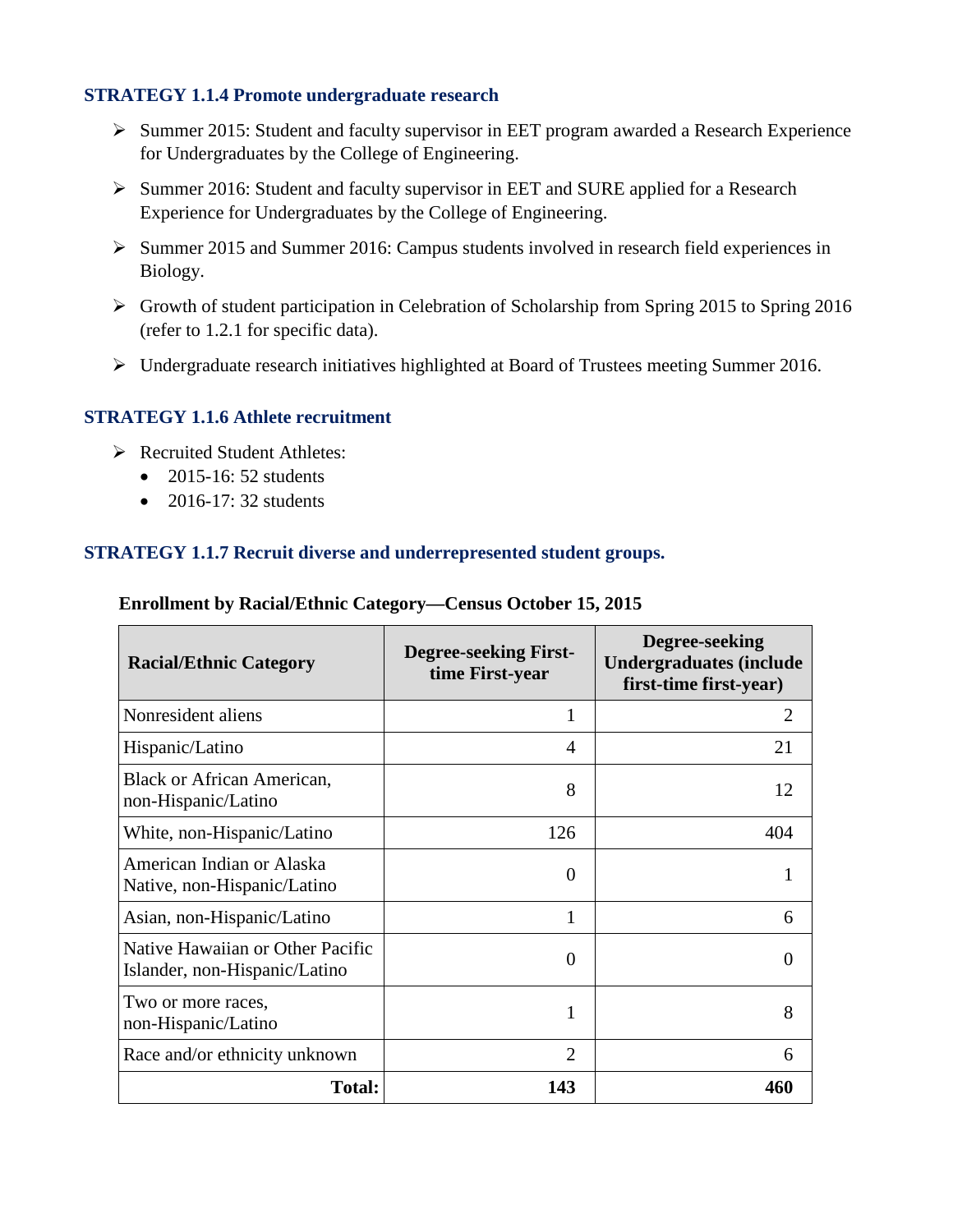# **STRATEGY 1.1.8 Strengthen credit, contracted, and public programs**

- $\triangleright$  Number of public and contracted certificates: 6 (Fiscal Year 2015-16)
	- Introduction to Business Management (Navient)
	- Supply Chain Management (Mondelez)
	- Supply Chain Operations (Mondelez)
	- Financial Accounting (Public)
	- Nursing Management (VA)
	- Introduction to Corporate Communications (Public)
- $\triangleright$  Number of student credit hours (UG & GR) generated by public and contracted certificates:
	- SU15: 81 (UG=24, GR=57)
		- Enrollments: UG=8, GR=20, Total Enrollments=28
	- FA15: 118 (UG=76, GR=42)
		- Enrollments:  $UG=76$ ,  $GR=42$ , Total Enrollments=40
	- SP16: 160 (UG=142, GR=18)
		- Enrollments: UG=54, GR=6, Total Enrollments=60
- $\triangleright$  Number of noncredit contracted training programs:
	- $\bullet$  SU15:4
	- FA15: 5
	- SP16: 11
- $\triangleright$  Number of public programs that run:
	- SU15:  $22$
	- $FA15:15$
	- $\bullet$  SP16: 9

# **STRATEGY 1.1.9 Strengthen transfer opportunities**

- $\triangleright$  SP 15: Articulation agreement signed with Lehigh Carbon Community College (SP 15)
- In Progress: Articulation agreement with Luzerne County Community College in OVPCC

# **STRATEGY 1.1.10 Increase the number of Penn State students changing campus into Wilkes-Barre**

- Total Changes of Assignment (Change of campus) by Academic Year:
	- AY 14-15: 29 PSU students changed campus to PSU-WB
	- AY 15-16: 28 PSU students changed campus to PSU-WB
- Changes of Assignment (Change of Campus) by program. AY 2014-15 and 2015-16
	- AOJ: 11 students
	- ENGR: 6 students
	- SUR E: 6 students
	- BSB: 4 students
	- EET: 3 students
	- Other programs had 2 or 1 students
	- DUS and NDEGR had 6 students each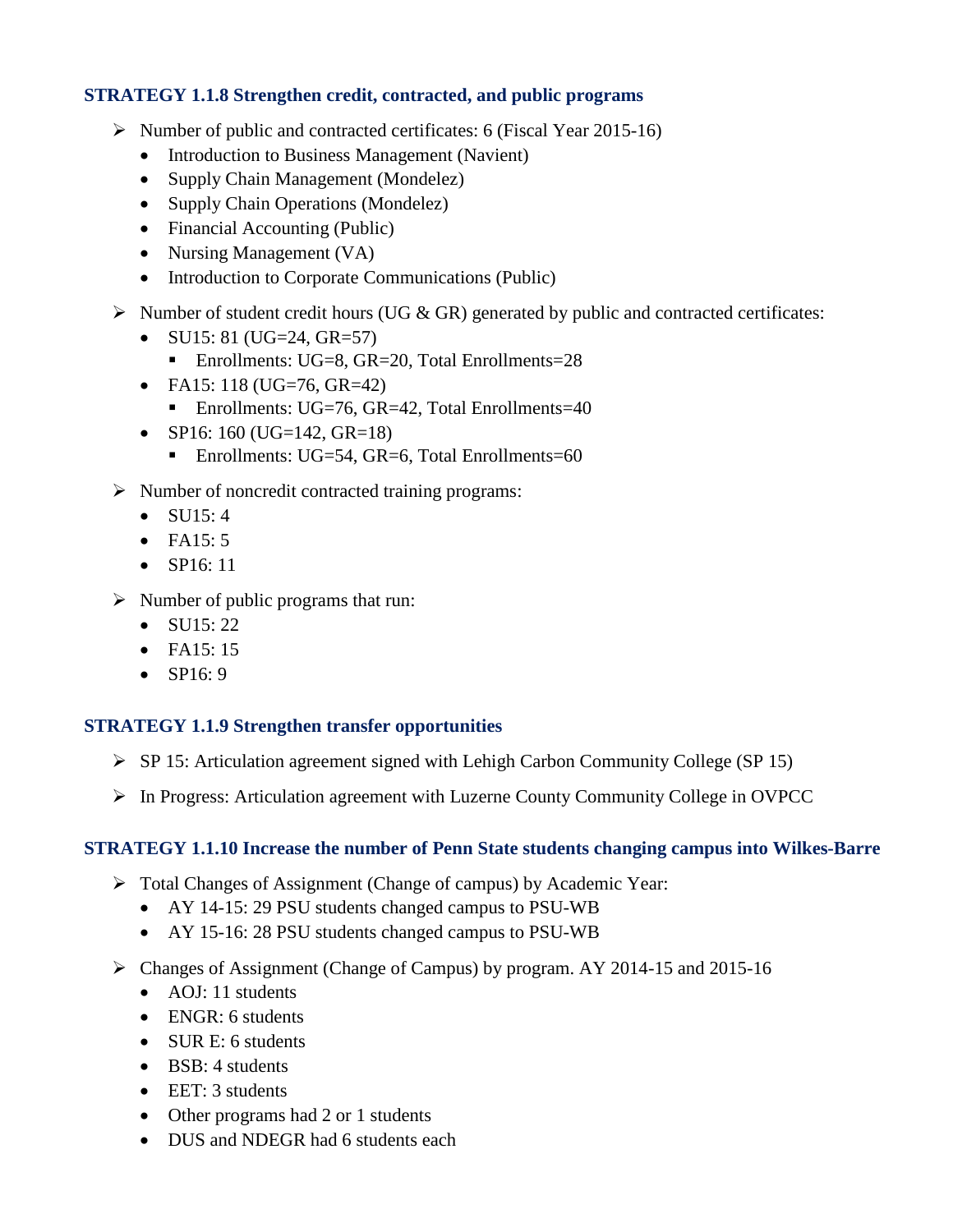### **STRATEGY 1.1.11 Utilize honors program as a recruiting tool**

#### **Honors Enrollment**

| Program              | FA 14 | SP 15 | <b>FA 15</b> | <b>SP 16</b> |
|----------------------|-------|-------|--------------|--------------|
| <b>PSU-WB Honors</b> | 1 Q   |       | 24           |              |
| Schreyer             |       |       |              |              |

- $\triangleright$  Honors students directly involved in Scholarship breakfast.
- $\triangleright$  Honors students participating in Open Houses.
- > Honors students presenting to High School visits to campus.

# **OBJECTIVE 1.2: Increase the retention and persistence to graduation of current students**

### **STRATEGY 1.2.1 Involve students in undergraduate research**

- $\triangleright$  SP 15: First Undergraduate Research Day
	- 106 students participated
	- 62 unique posters
	- 14 faculty members sponsoring student research
	- 13 faculty and staff involved in judging the posters
- $\triangleright$  SP 16: Celebration of Scholarship (formerly Undergraduate Research Day)
	- 150 students participated
	- 105 unique posters
	- 14 faculty members sponsored student research
	- 20 faculty, staff and advisory board members involved in judging posters
- $\triangleright$  FA 15: IST students 1<sup>st</sup> place in Entrepreneurship Institute competition

# **STRATEGY 1.2.2 Strengthen Academic Advising**

- $\triangleright$  SU 15 Summary of NSO Advising
	- 5 NSO sessions
	- 11 faculty advisors
	- Average attendance to NSO per faculty member: 2.8 sessions
	- 2 faculty members present at all 5 advising sessions
	- Average faculty members at a given NSO 5.8 faculty members
- $\triangleright$  FA 15 Advising summary
	- 21 full-time faculty members involved in advising (77.8 %). One faculty member did not advise due to sabbatical leave.
	- Range of advisees per faculty member: 1 to 50 students
	- Average advising load: 17.5 students per advisor (standard deviation  $= 13.1$ )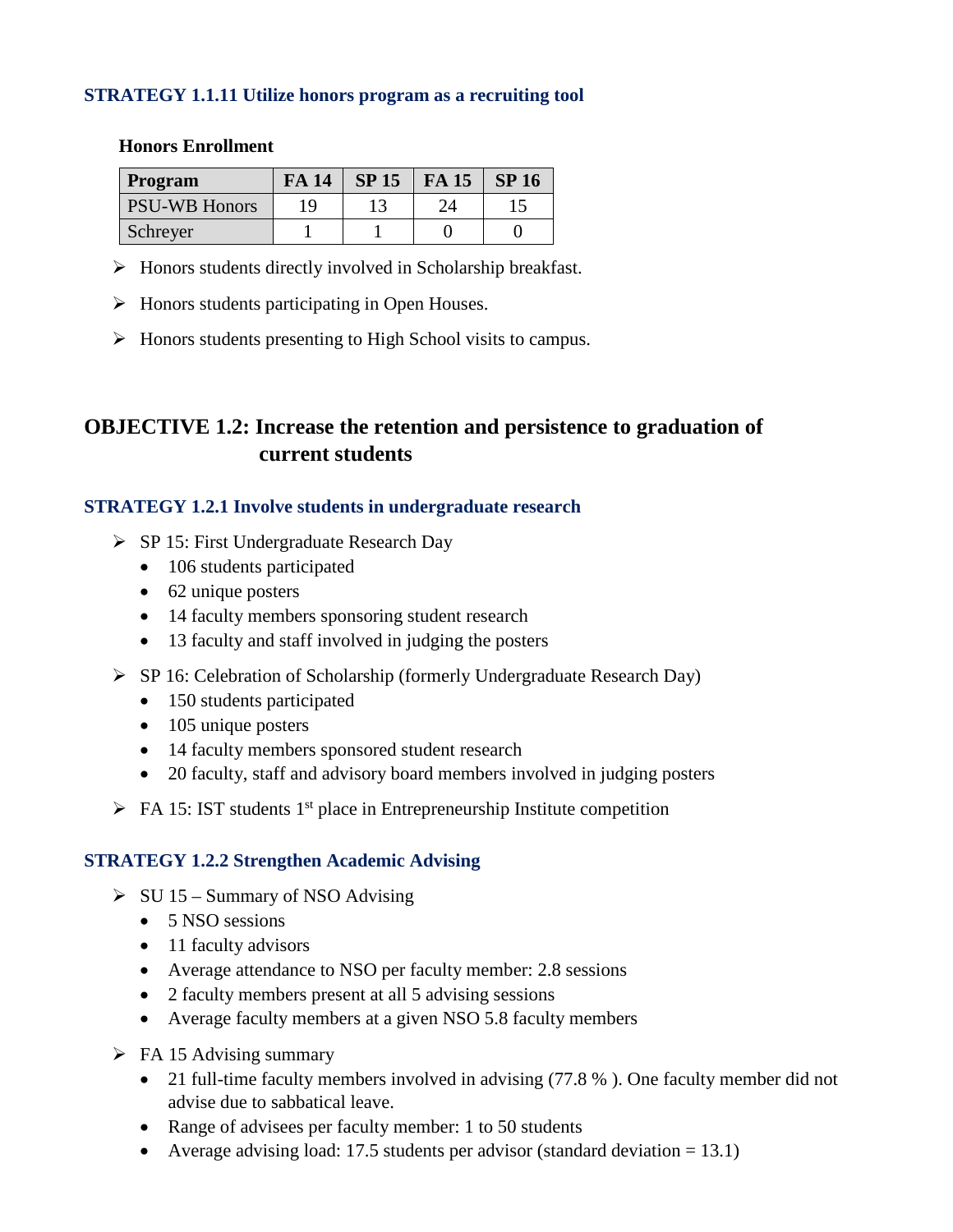- 4 staff / professional advisors. Range: 16 to 70 students
- Average advising load professional advisors: 31 students (std. dev =  $26.0$ )
- $\triangleright$  SP 16 Advising summary
	- 24 full-time faculty members involved in advising (86 %).
	- Range of advisees per faculty member: 1 to 53 students
	- Average advising load: 16 students per advisor
	- 4 staff / professional advisors. Range: 15 to 84 students
	- Average advising load professional advisors: 35 students

### **STRATEGY 1.2.3 Use first First-Year Experience as an anchor to engage all freshmen students**

- FA 15: Office of Undergraduate Education authorized PSU-WB to required FYE for all incoming students. Implementation delayed until FA 16 due to LionPath.
- FA 15, SP 16: Dialog among instructors of PSU 008. Continuing modifications of course.

### **STRATEGY 1.2.4 Provide transfer students with specific support**

- $\geq$  3 IST advising sessions at LCCC
- $\triangleright$  Specific NSO-like sessions for transfer students
- $\triangleright$  CWC Scholarships

# **STRATEGY 1.2.5 Strengthen academic support**

#### **Fall 2015 Academic Support Staffing**

| <b>Type of Staff</b>       | # of Staff |
|----------------------------|------------|
| Peer Tutors                |            |
| <b>Professional Tutors</b> |            |
| <b>Work/Study Students</b> |            |

#### **Fall 2015 Tutoring Contacts**

| <b>Type of Tutor</b>       | # of Contacts |
|----------------------------|---------------|
| Peer Tutors                | 64            |
| <b>Professional Tutors</b> | 761           |
| Total # of contacts        | 825           |

### **Fall 2015 Tutoring Hours**

| <b>Type of Tutor</b>       | # of Hours |  |  |
|----------------------------|------------|--|--|
| Peer Tutors                | 67         |  |  |
| <b>Professional Tutors</b> | 485        |  |  |
| Total # of hours:          | 552        |  |  |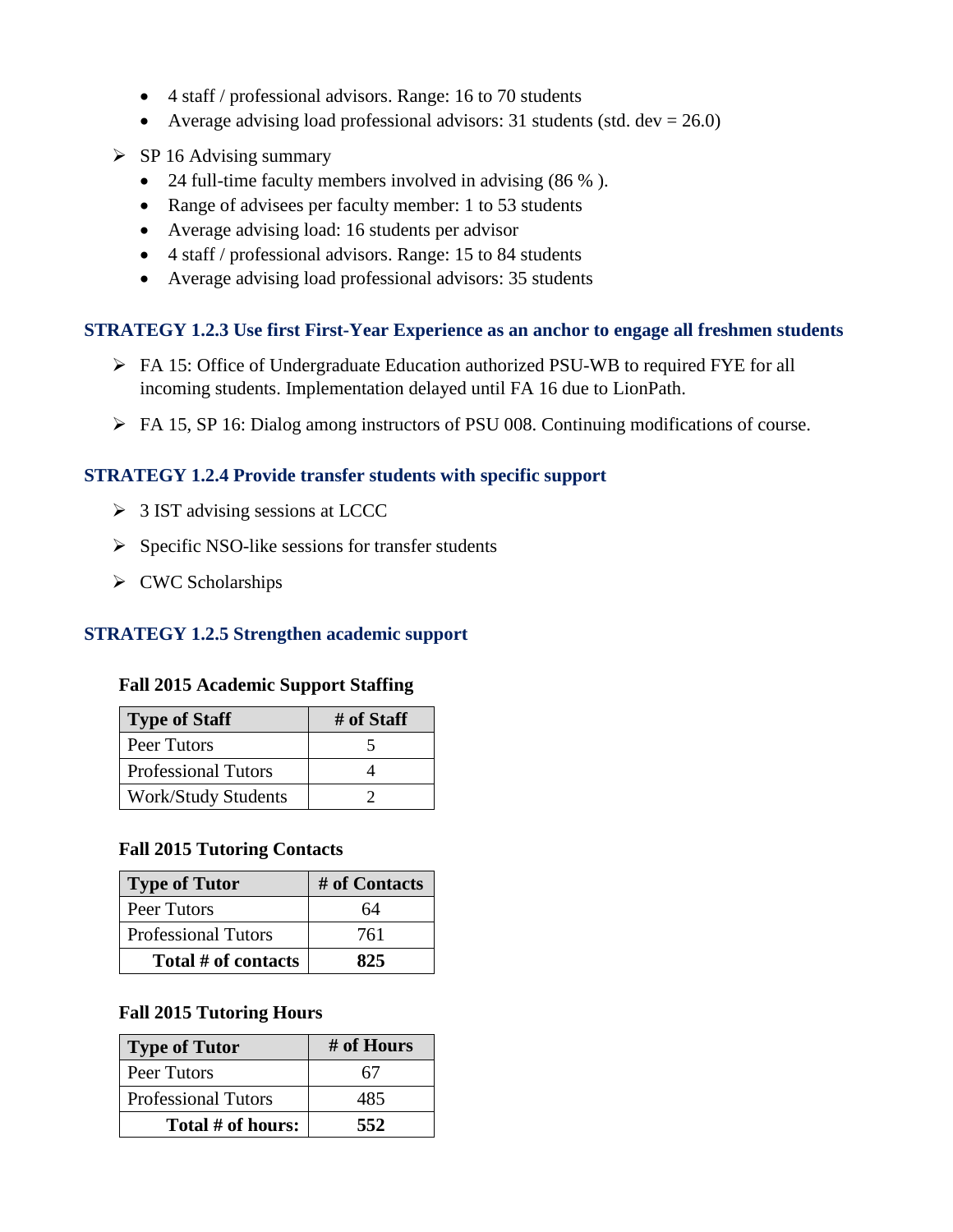### **Fall 2015 Tutees**

| <b>Type of Students</b>                | # of Students                                                                                    |
|----------------------------------------|--------------------------------------------------------------------------------------------------|
| Total # of unique students             | 125                                                                                              |
| Tutees with documented<br>disabilities | 1 student with psychological and<br>learning disabilities;<br>1 student with physical disability |

- $\triangleright$  Professional tutors focused on Math and English Courses. Chemistry courses have numerous requests for help. Development of a CHEM 110 study group.
- $\triangleright$  Voluntary attendance
- $\geq$  37 students participated (50 % of CHEM 110 roster)
- $\triangleright$  Range of sessions attended: 1 to 10
- $\triangleright$  Half of the students attended 4 or more sessions
- GPA in CHEM 110 students in study group: 2.64. 1 student dropped course
- GPA in CHEM 110 students NOT in study group: 2.55. 5 students dropped

### **STRATEGY 1.2.6 Develop program for peer mentoring of students**

- Fall 2015 **15** Student Welcome Week Leaders informally mentored **120** new freshmen students during welcome day and throughout welcome week.
- $\triangleright$  Student peer mentoring models throughout the commonwealth campuses are currently being researched.

# **STRATEGY 1.2.7 Strengthen student engagement and learning outcomes in clubs and organizations**

#### **Student Organizations**

- AY 2015-16: 19 active student organizations engaging 369 student members.
- Spring 2016 Developed training modules for student executive officers of SGA (President, Treasurer) to map out specific roles and responsibilities. This training will be fully implemented Fall 2016.

#### **Campus Activities Events**

- $\triangleright$  Fall 2015: 28 events that impacted 1411 student participants
- $\triangleright$  SP 2016: 32 events

#### **Student Leadership Training and Development**

 $\triangleright$  AY 2015-16: Intercollegiate Leadership Wilkes-Barre: 8 student participants. Students who participated in this program served our campus on campus committees and discussion panels as well as in leadership roles with SGA and other student organizations.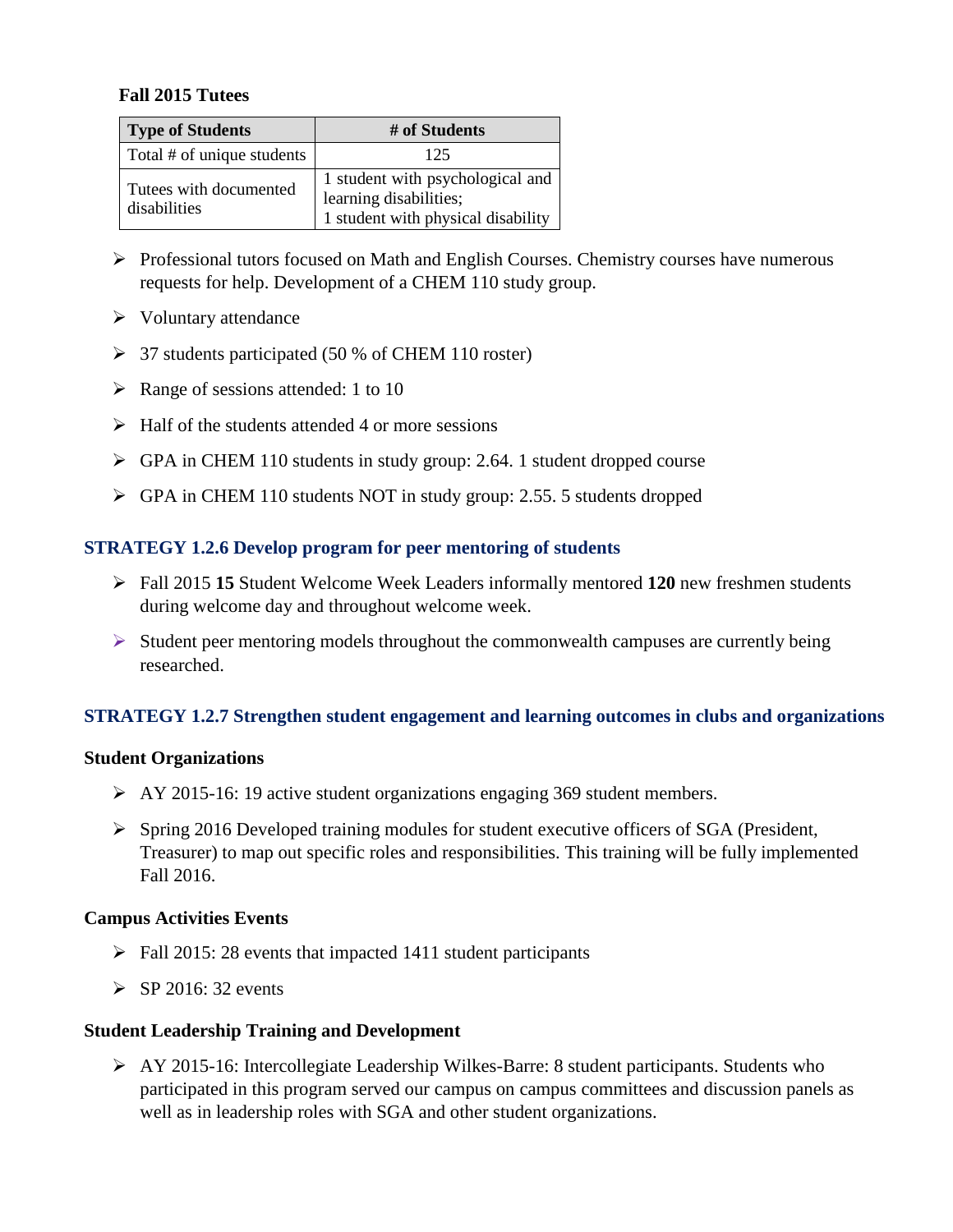#### **STRATEGY 1.2.8 Use athletics as a tool to retain students**

| <b>Sport</b>         | <b>Retention %</b> |
|----------------------|--------------------|
| Baseball             | 95%                |
| <b>Cross Country</b> | N/A                |
| Women's Volleyball   | 67%                |
| Soccer               | 73%                |
| Golf                 | 100%               |
| Women's Basketball   | 60%                |
| Men's Basketball     | 50%                |
| Softball             | N/A                |

# **Retention Percentage / Sport (SP 16 – FA 16)**

# **GPA / Sport (SP 16 – FA 16)**

| <b>Sport</b>                 | <b>GPA</b> |
|------------------------------|------------|
| <b>Baseball</b>              | 3.01       |
| Men's Cross Country          | 2.76       |
| <b>Women's Cross Country</b> | 3.44       |
| Women's Volleyball           | 2.75       |
| Soccer                       | 2.77       |
| Golf                         | 3.33       |
| Women's Basketball           | 2.73       |
| Men's Basketball             | 2.60       |
| Softball                     | 2.85       |

# **STRATEGY 1.2.9 Develop a campus environment welcoming for underrepresented students**

- LGBTQ Training and Awareness. Two Student Affairs staff members attended the Fall 2015 LGBTQ Safe Zone training at University. Staff returned to campus to conduct faculty and staff training session during Spring 2016. Training impacted 12 participants.
- $\triangleright$  Personal Counselor several class discussions on diversity issues through the SSS and FYE programs during Fall 2015-Spring 2016.
- $\triangleright$  Campus Activities Coordinator organized campus programs acknowledging diverse monthly celebrations including Women's History Month, African-American History Month, Hispanic Heritage Month as well as Gay Pride week and Martin Luther King Day. Fall 2015-Spring 2016 program total: 12.
- Campus Activities Coordinator received a diversity grant from University Park for a trip to Philadelphia to visit the African American History Museum and the National Museum of Jewish American History. The trip took place in Spring 2016 with 9 participants.
- $\triangleright$  Campus Activities Coordinator and Campus Personal Counselor assisted in the establishment of the SOAR student organization whose purpose was to assist the campus in creating a more accepting environment for all diverse students.
- During Fall 2015 Welcome Day events all new international students participated.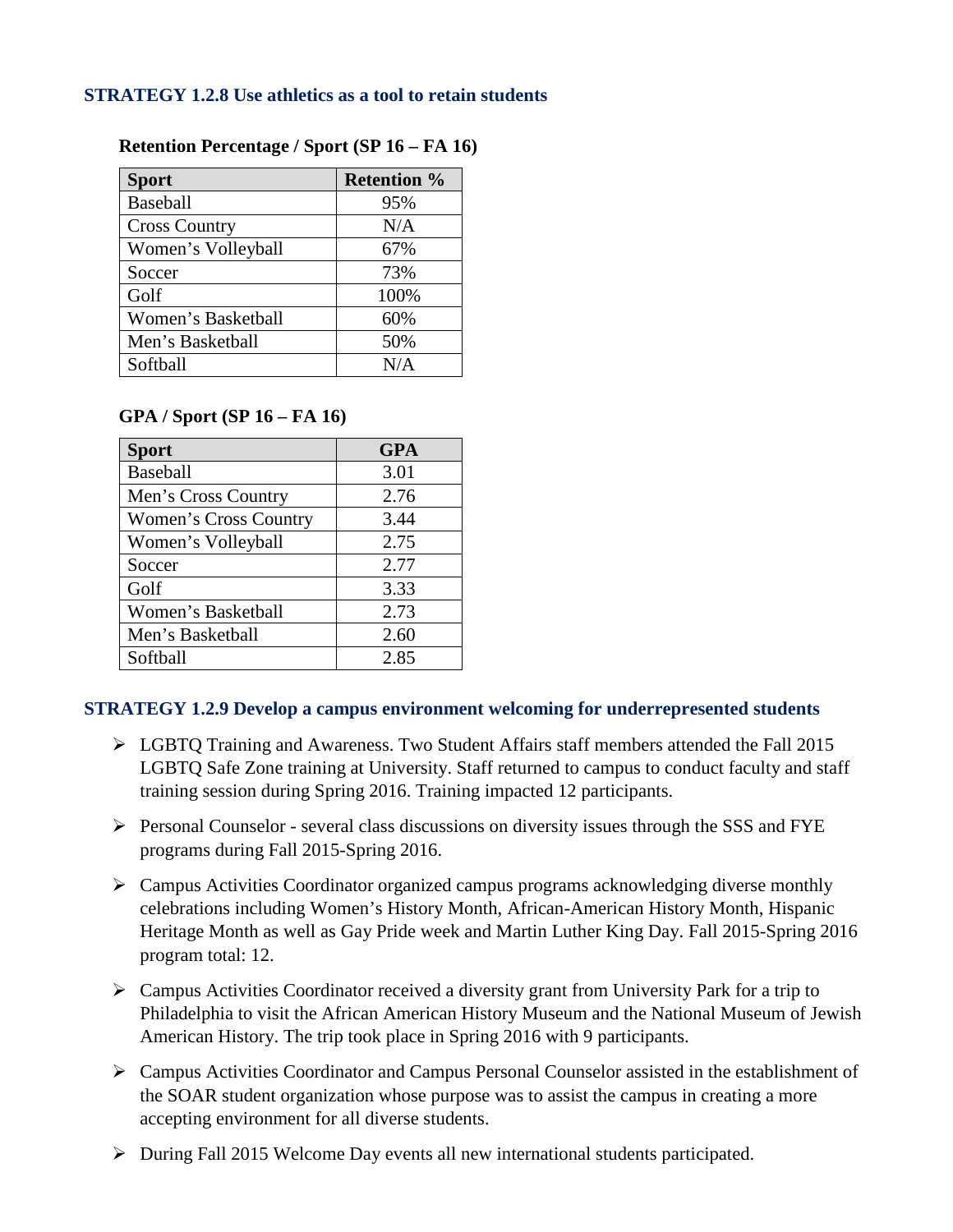- Director of Student Services and Engagement established a multicultural advisory group of faculty and staff to discuss campus and student issues.
- Director of Student Services and Engagement assisted athletic staff and coaches on transition support for their diverse team members.

# **STRATEGY 1.2.10 Explore, develop and implement alternate delivery methods for resident instruction courses**

| <b>Delivery Method</b> | <b>FA14</b> | <b>SP15</b> | <b>FA15</b> | <b>SP16</b> |
|------------------------|-------------|-------------|-------------|-------------|
| Face to Face           | 119         | 145         | 127         | 133         |
| Web                    | 19          | 21          | 15          | 20          |
| Video – Received       | 2           |             |             |             |
| Video – Broadcast      | 3           | 3           |             |             |
| Combination            |             |             |             |             |

**Delivery methods by semester (number of courses)**

 $\triangleright$  6 faculty members reported to have completed the Online Teaching Certificate.

# **STRATEGY 1.2.11 Evaluate the state of campus ancillary services and improve those.**

- $\triangleright$  # ITS Trouble Tickets:
	- $2014 2015 = 302$
	- $\bullet$  2015-2016=227
- $\triangleright$  ITS Customer Satisfaction Survey: Beginning in July 2016 random trouble tickets will be sent a survey asking for feedback.
- ITS Service Catalog:<https://www2.hn.psu.edu/UniversityCampusesServiCatalog.htm>
- $\triangleright$  Spreadsheet listing all campus spaces including classrooms, computer labs, specialty labs, offices and meeting rooms that list dates of equipment and furniture upgrades. "WB Classroom List with Technology and Furniture.xlsx"
- Number of UCIF grant proposals submitted, number of UCIF proposals funded, amount of UCIF funding awards: "UCIF Awards and Campus Match History.xlsx"

# **STRATEGY 1.2.13 Use the honors program as an anchor point for high achieving students**

- Design Honors Program brochure
- $\triangleright$  Enhance / modify Honors webpage for consistency with brochure
- $\triangleright$  Establish calendar of Honors meeting dates, community service projects, events and trips
- $\triangleright$  Determine, with student input, community service and fundraising activities
- $\triangleright$  Publicize Honors students in recruiting events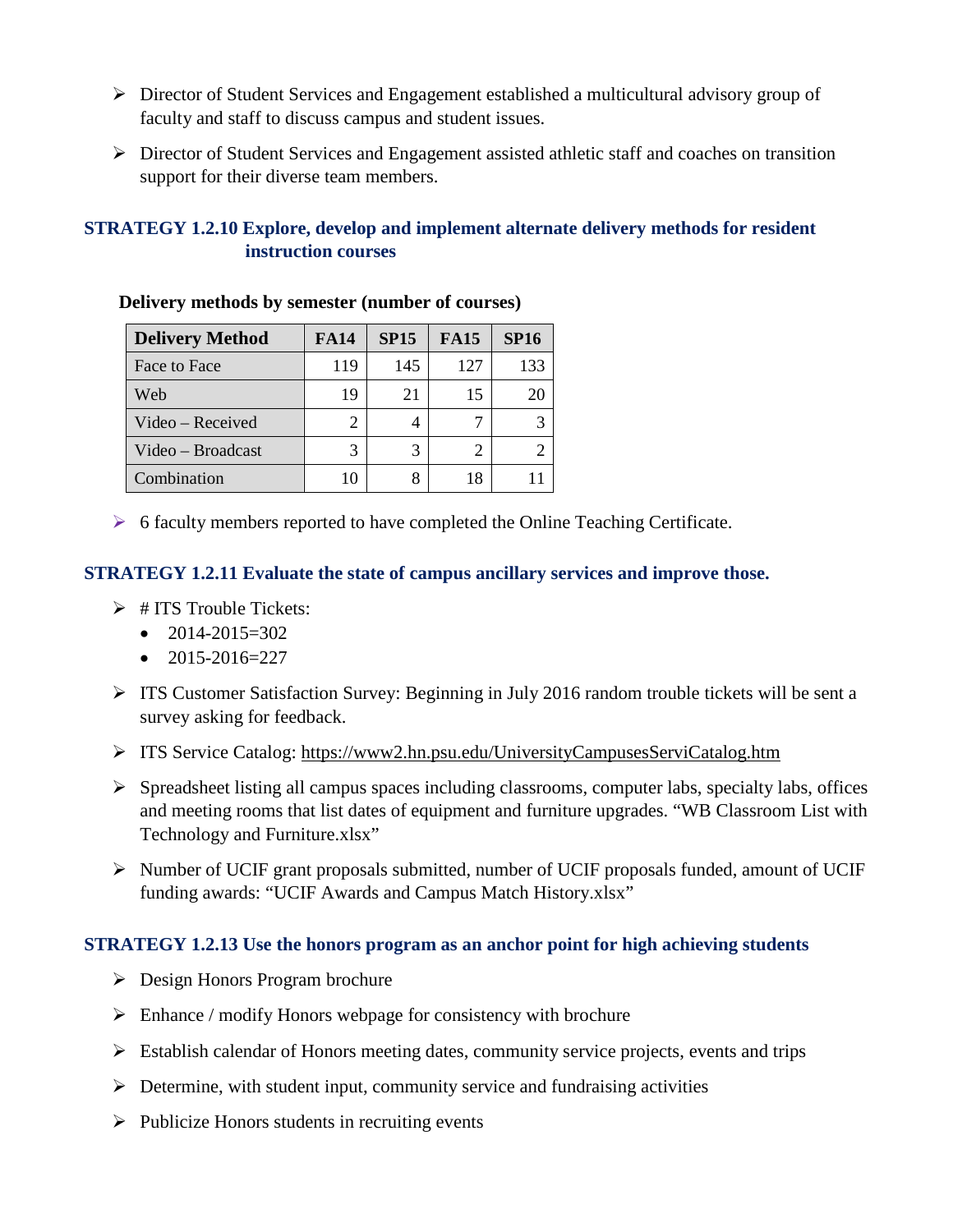- Academic Year 2015-16:
	- 54 honors course offerings
	- 53 honors courses completed successfully
	- Grade distribution:  $37 \text{ A}$ ;  $3 \text{ A}$ -;  $4 \text{ B}$ +;  $2 \text{ B}$ ;  $4 \text{ B}$ -;  $3 \text{ C}$
	- 27 unique students took honors courses
	- 18 students took 2 or more honors courses

# **STRATEGY 1.2.15 More fully integrate Career Services into campus community**

- Career Counseling Sessions:
	- Fall 2015: 141 counseling sessions
	- Spring 2016: 101 counseling sessions
- Career Outreach Programs:
	- Fall 2015: 23 programs impacting 325 students. Student feedback reflected a 3.5 satisfaction rate based on a scale of 1-4.
	- Spring 2016: Total of 10 programs impacting 184 students. Student feedback reflected a 3.5 satisfaction on a scale of 1-4.
- **FYS Class Presentations Fall 2015 impacting 49 students**
- Mentor Program
	- Fall 2015: 10 students 10 mentors
	- Spring 2016: 10 students 10 mentors
	- Student feedback is largely dependent on individual experiences with mentors.
- Career Networking/Job Fair Events on Campus
- Employment Postings
	- Fall 2015 Postings: 58. Employers: 41
	- Spring 2016 Postings: 45. Employers: 36
- $\triangleright$  Nittany Lion Career Network
	- AY 2015-16: Postings: 125 in the region with 108 employers

# **STRATEGY 1.2.16 Increase student involvement in Health Services**

- $\triangleright$  Wellness and Health Programming
	- 2014-2015 Campus Nurse and Health Educator facilitated 21 campus health/wellness education events impacting 499 participants
	- Fall 2015 Campus Nurse and Health Educator facilitated 11 campus health/wellness education events impacting 442 participants
- $\triangleright$  Health Care Services
	- 2014-2015 Student Patient cases/visits: 420
- $\triangleright$  Athletic Physicals (offered once a year)
	- Fall 2014: 33
	- Fall 2015: 14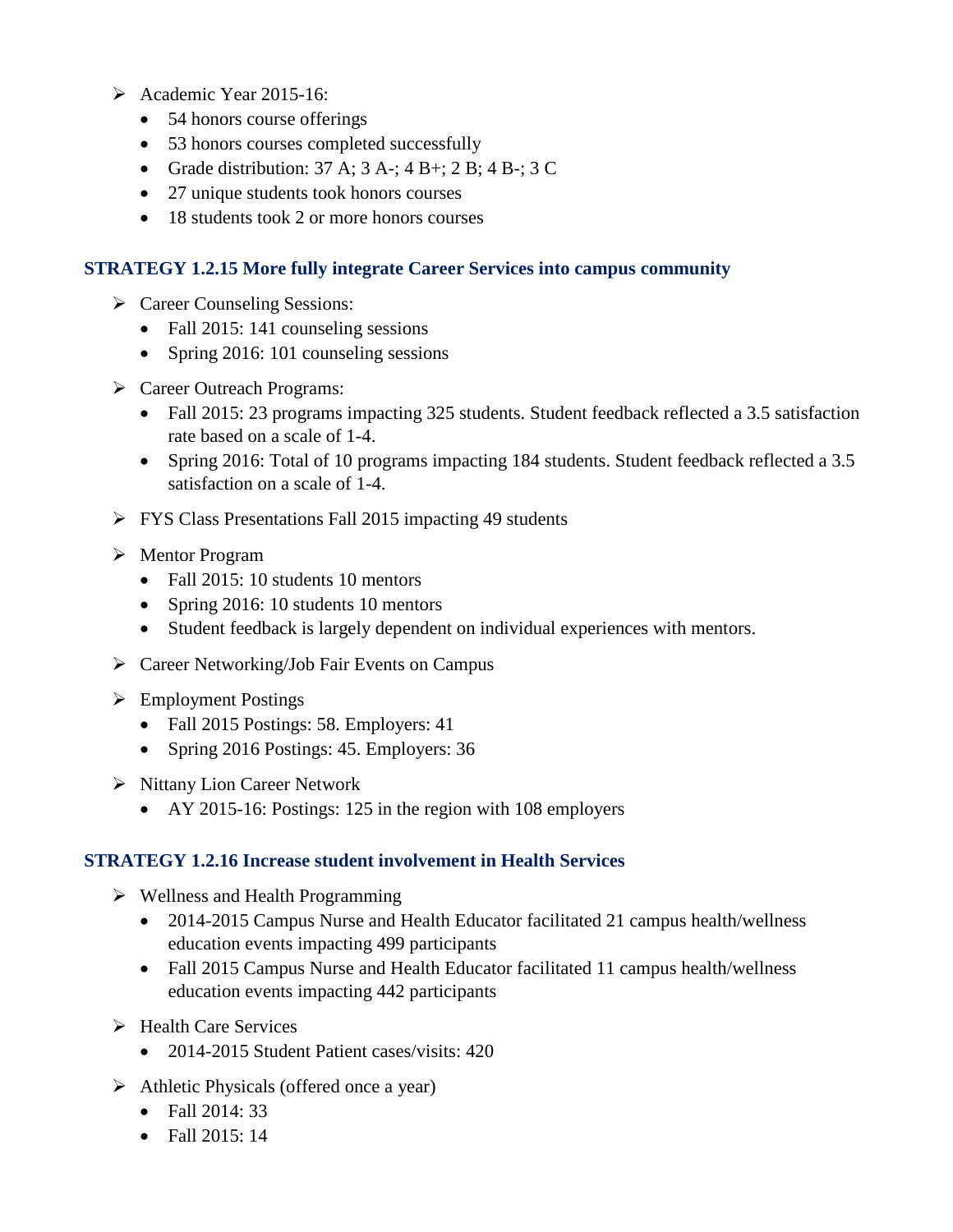# **STRATEGY 1.2.17 Strengthen personal counseling and disability services**

- $\triangleright$  Fall 2015 Conducted 7 classroom presentations of various topics including LGBTQ, Diversity, Stress and Anxiety, Time Management. These sessions affected a total of 344 students based on class attendance for each presentation
- Fall 2015 Presence at all New Student Orientations impacting 120 students.
- Spring 16 Presence at 3 different courses impacting 63 students.

### **Counseling Services Outreach Events:**

- $\triangleright$  Fall 2014: 4 events
- $\triangleright$  Spring 2015: 5 events
- $\triangleright$  Fall 2015: 5 events
- $\triangleright$  Spring 2016: 7 events

#### **Counseling Sessions:**

- Fall 2014-Spring 2015: 34 student cases, 278 counseling sessions
- $\triangleright$  Fall 2015: 33 student cases, 175 counseling sessions
- $\triangleright$  Spring 2016: 27 student cases, 250 counseling sessions

#### **Disability Services**

- Fall 2014-Spring 2015: 5 student accommodations assessed/provided
- Fall 2015: 8 student accommodations assessed/provided

#### **Assessment of Counseling and Disability Services**

 $\triangleright$  Campus counselor is currently working on developing a student feedback instrument to administer to students seeking counseling services and disability accommodations.

# **OBJECTIVE 2.1: Strengthen the quality of Penn State Wilkes-Barre's current academic programs**

# **STRATEGY 2.1.1 Development and assessment of learning outcomes for all baccalaureate degrees at Penn State Wilkes-Barre**

- FA 15: OVPCC inventoried learning outcomes for all programs at each campus.
- SP 16: Assessment process coordinated through OVPCC
- $\triangleright$  Programs at PSU-WB already involved in continuous assessment of learning outcomes:
	- BS in Electrical Engineering Technology
	- BS in Surveying Engineering
	- AAS in Surveying Technology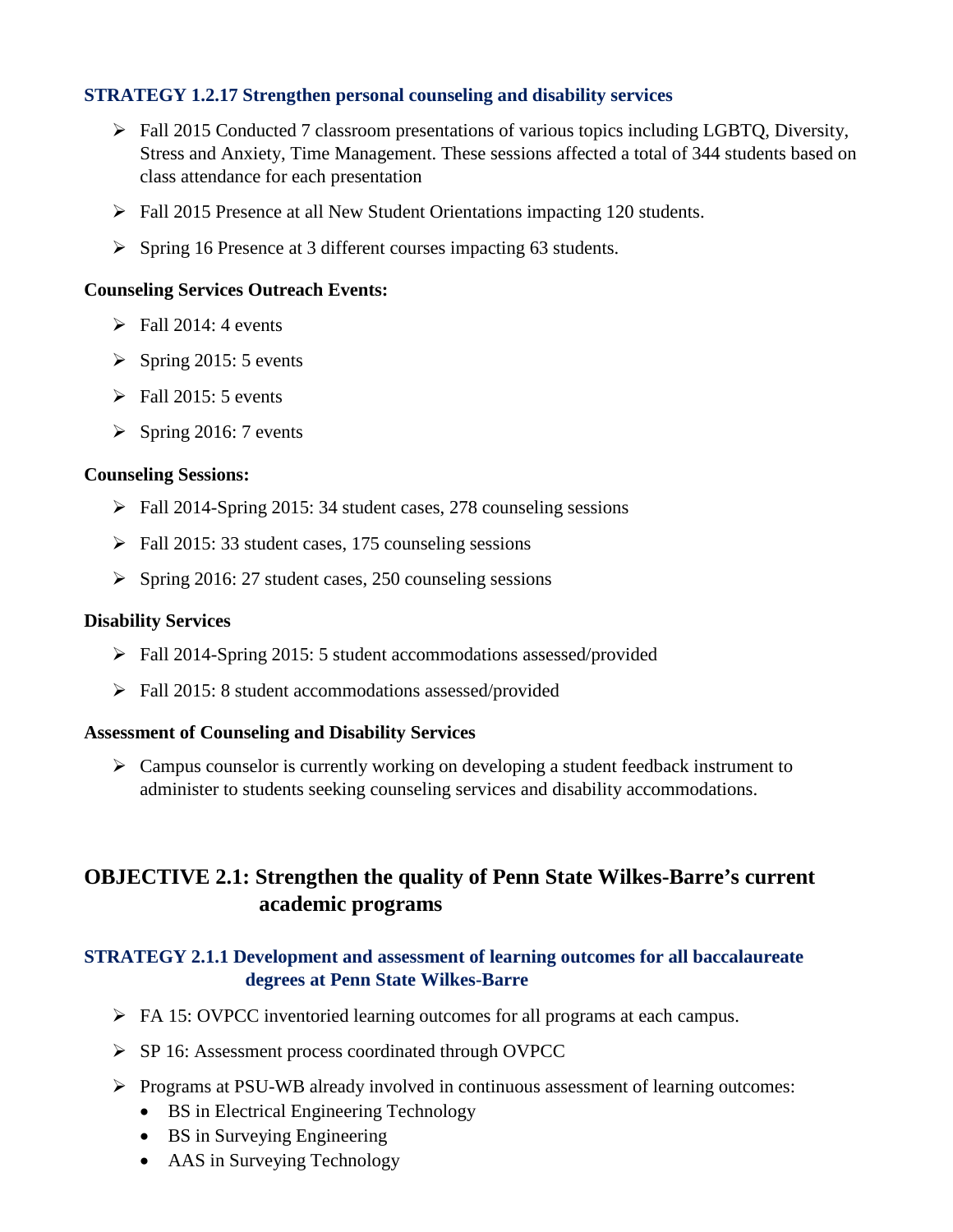# **STRATEGY 2.1.3 Asses viability of the current academic programs**

 $\triangleright$  OVPCC compiles annual report of students in each major. Target is at 20 students for baccalaureate program.

| <b>Students in Major</b>     | Fall 14   | <b>Fall 13-14</b><br><b>Change</b> | Fall 15 | <b>Fall 14-15</b><br><b>Change</b> |
|------------------------------|-----------|------------------------------------|---------|------------------------------------|
| AOJ (BS and BA)              | 57        | $-8$                               | 51      | -6                                 |
| <b>Business</b>              | 28        | $\overline{2}$                     | 22      | -6                                 |
| Corporate Communication      | $0$ (new) |                                    | 7       | 7                                  |
| <b>EET</b>                   | 22        | $-3$                               | 14      | -8                                 |
| English                      | 11        |                                    | 9       | $-2$                               |
| <b>IST</b>                   | 16        | 0                                  | 14      | $-2$                               |
| <b>RHS</b>                   | 0         |                                    | 4       | 4                                  |
| <b>Surveying Engineering</b> | 41        | 3                                  | 46      | 5                                  |
| <b>Associate Business</b>    | 7         | $-4$                               | 5       | $-2$                               |
| <b>Associate IST</b>         | 2         | 0                                  | 5       | 3                                  |
| <b>Associate Surveying</b>   | 17        | 5                                  | 4       | $-13$                              |

#### **Student Enrollment Data**

# **STRATEGY 2.1.4 Insure appropriate delivery of courses**

#### **Courses delivered through videoconference:**

| <b>Semester</b> | AY 2012-13           | AY 2013-14    | $AY 2014-15$  | AY 2015-16    |
|-----------------|----------------------|---------------|---------------|---------------|
| Fall            | 0 hrs./wk.           | $18$ hrs./wk. | $18$ hrs./wk. | $27$ hrs./wk. |
| <b>Spring</b>   | $3 \text{ hrs./wk}.$ | $11$ hrs./wk. | $15$ hrs./wk. | $15$ hrs./wk. |

- $\triangleright$  Number of hours of Instructional Designer Consultation: 40 hours
- $\triangleright$  Number of consultations with Instructional Designer: 20

#### **STRATEGY 2.1.5 Increase course offerings by collaboration with other campuses**

- Minors that PSU-WB students can complete at PSU-WB (excludes offerings by World Campus):
	- Business
	- Criminal Justice
	- English
	- Information Sciences and Technology
	- Management
	- Marketing
	- Rehabilitation and Human Services
- $\triangleright$  Refer to 1.2.10 for total numbers of courses in each format.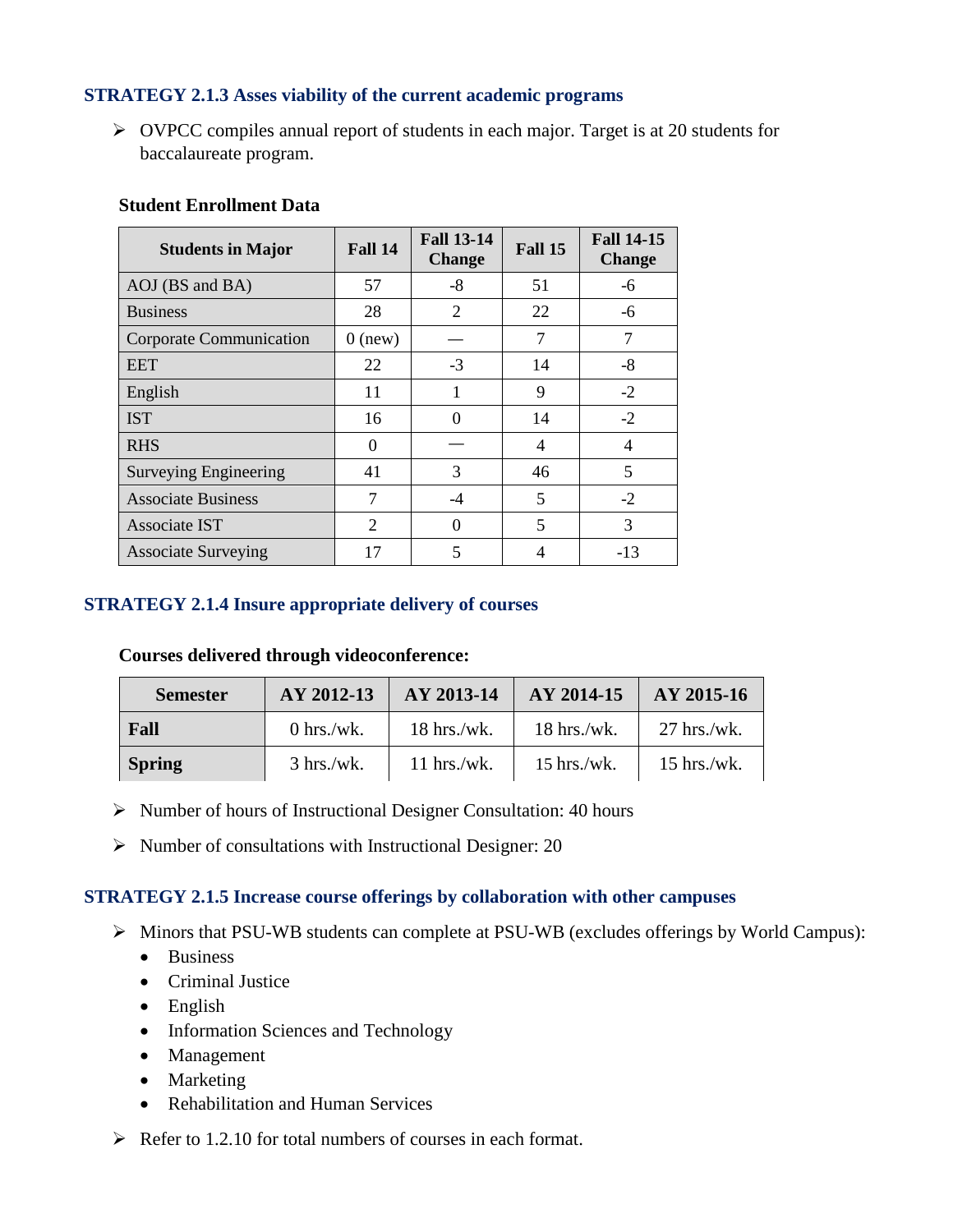| <b>Modality</b> | <b>WB SCH</b> | <b>Non WB SCH</b> |
|-----------------|---------------|-------------------|
| Video Broadcast | 36            | $42^*$            |
| Video Received  | 12            | 21                |
| Web Broadcast   | 132           | $147*$            |
| Web Received    | 45*           | N/A               |

# **Student Credit Hours by Modality—Fall 2014 Semester**

# **Student Credit Hours by Modality—Spring 2015 Semester**

| <b>Modality</b>      | <b>WB SCH</b> | <b>Non WB SCH</b> |
|----------------------|---------------|-------------------|
| Video Broadcast      | 87            | $12*$             |
| Video Received       | $57*$         | 144               |
| <b>Web Broadcast</b> | 216           | $111*$            |
| Web Received         | $159*$        | N/A               |

# **Student Credit Hours by Modality—Fall 2015 Semester**

| <b>Modality</b>      | <b>WB SCH</b> | <b>Non WB SCH</b> |
|----------------------|---------------|-------------------|
| Video Broadcast      | 33            | $39*$             |
| Video Received       | $102*$        | 201               |
| <b>Web Broadcast</b> | 120           | 108               |
| Web Received         | 93            | N/A               |

# **Student Credit Hours by Modality—Spring 2016 Semester**

| <b>Modality</b> | <b>WB SCH</b> | <b>Non WB SCH</b> |
|-----------------|---------------|-------------------|
| Video Broadcast | 24            | 69*               |
| Video Received  | $24*$         | 147               |
| Web Broadcast   | 105           | $132*$            |
| Web Received    | 124*          | N/A               |

\* SCH asterisks represent important data: These are students at other campuses that we serve through our faculty and the WB students that receive courses from other campuses.

# **STRATEGY 2.1.6 Strengthen faculty excellence as a vehicle for high-quality programs**

| Year | <b>Total SCH</b><br>(full and<br>part time) | <b>Total SCH</b><br>for full-<br>time only | Average<br><b>SCH</b> for all<br>full-time | Average<br><b>SCH</b> for<br>tenure-line | Average<br><b>SCH</b> for<br>fixed-term |
|------|---------------------------------------------|--------------------------------------------|--------------------------------------------|------------------------------------------|-----------------------------------------|
| 2014 | 18,289                                      | 10,647                                     | 367                                        | 303                                      | 457                                     |
| 2015 | 16,969                                      | 10,991                                     | 379                                        | 296                                      | 496                                     |

# **Student Credit Hours generated by faculty**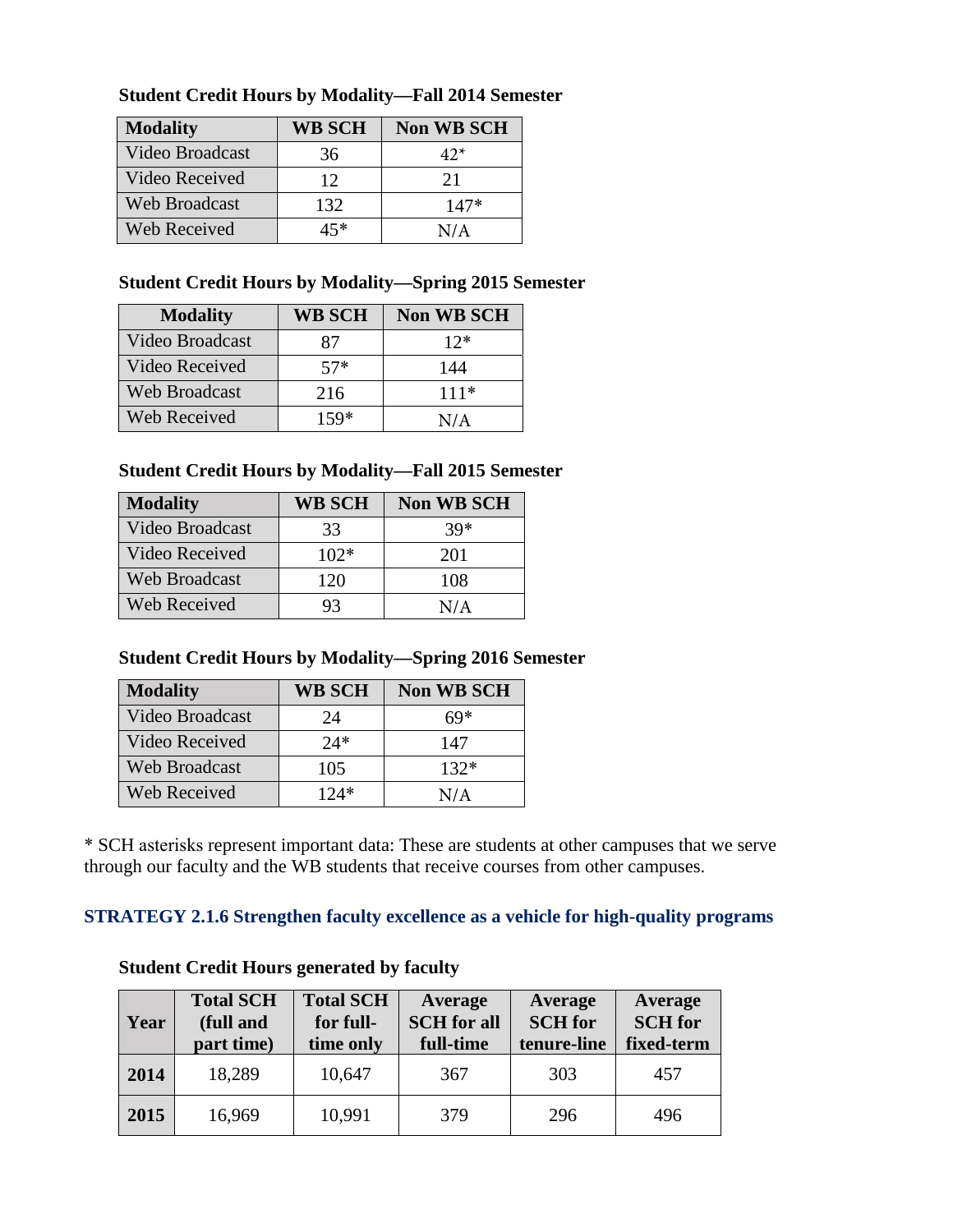| Year | <b>Mean</b><br>(all full<br>time) | Range<br>(all full<br>time) | <b>Mean</b><br>(tenure-<br>line) | Range<br>(tenure-<br>line) | <b>Mean</b><br>(fixed-<br>term) | Range<br>(fixed-<br>term) |
|------|-----------------------------------|-----------------------------|----------------------------------|----------------------------|---------------------------------|---------------------------|
| 2014 | \$178/sch                         | $$64 - $502$                | $\frac{1}{2}$ \$ 229/sch         | $$114 - $502$              | \$129/sch                       | $$64 - $405$              |
| 2015 | \$185/sch                         | $$62 - $471$                | $\frac{1}{2}$ \$ 251/sch         | \$134-\$471                | \$123/sch                       | $$62 - $293$              |

# **Cost per Student Credit Hour by full-time faculty including overloads:**

#### **STRATEGY 2.1.7 Promote internships as anchor points for excellent academic programs**

#### **Program Fall 2014 Spring 2015 Summer 2015 Fall 2015 Spring 2016 Summer 2016**  Business | 6 | 9 | 5 | 1 | 5 | 0 Corporate Comm.  $\begin{array}{|c|c|c|c|c|c|c|c|c|} \hline 0 & 0 & 0 & 1 & 2 & 1 \ \hline \end{array}$ AOJ 0 11 8 0 9 10 IST  $9 \mid 5 \mid 0 \mid 7 \mid 4 \mid 1$ RHS 0 0 0 0 0 2 0

# **Students taking an internship course for credit**

# **STRATEGY 2.1.8 Promote staff development opportunities to strengthen the quality of the educational experience**

- $\triangleright$  AY 2015-16
	- Fostering a Climate of Respect and Inclusion
	- Ignite the Fire Within Thinking Creatively (regional at HZN)
	- Grant Seeking/Writing Workshop
	- Advanced Feedback Skills for Professional Relationships (regional at WB)
- Additional professional development opportunities cancelled to the state budget impasse.

# **STRATEGY 2.1.9 Promote engaged scholarship activities for all students on campus of all majors.**

# **OBJECTIVE 2.2: Increase the number of academic programs at Penn State WB**

# **STRATEGY 2.2.1 Assess and develop program initiatives**

- $\triangleright$  AY 2014-15: PSU-WB brought 2 new programs and 1 option within existing program
	- BS in Rehabilitation and Human Services
	- BA in Corporate Communication
	- Accounting option within BS in Business Administration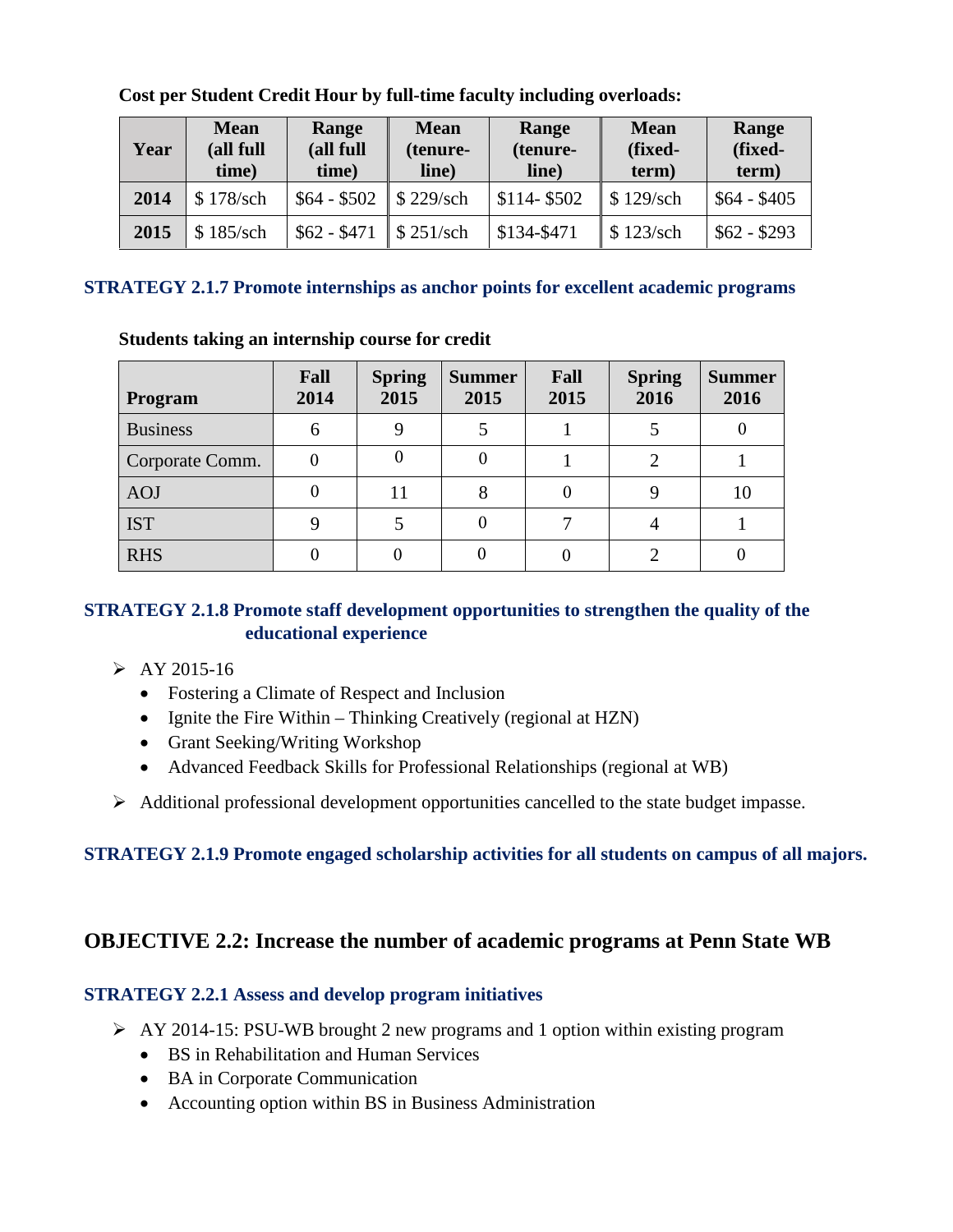### **STRATEGY 2.2.2 Develop longer–term initiatives for new programs**

- $\triangleright$  Evaluation of BS in Project and Supply Chain Management
	- Prospectus approved by ACUE 12/15
	- Assess local and regional needs and interests
- $\triangleright$  Post baccalaureate certificate in Engineering Leadership (CE)
- $\triangleright$  Post baccalaureate certificate in Corporate Communications (CE)
- $\triangleright$  Introduction to Rehabilitation and Human Services (CE)
- $\triangleright$  Introduction to Psychology (CE)
- $\triangleright$  Introduction to Corporate Communications (CE)

#### **STRATEGY 2.2.3 Develop partnerships for program collaboration with other PSU campuses**

- $\triangleright$  SP 16 Number of shared programs:
	- Corporate Communication: WS, SL, HN, WB
	- Rehabilitation and Human Services: HN, WB
	- Administration of Justice: HN, WB
	- Accounting option in BSB: SL, HN, WB

# **OBJECTIVE 3.1: Bring the outside community into Wilkes-Barre campus**

# **STRATEGY 3.1.1 Utilize campus facilities to raise awareness of Penn State Wilkes-Barre**

- $\triangleright$  FA 15. Blood moon party showcasing Observatory. 170 members in attendance.
- $\triangleright$  CE Programs held on campus (August 2015 March 2016):
	- WISE. 12 students in attendance (all girls) grades 6-8 from various school districts
	- SAT Prep Course, 61 juniors/seniors in attendance from various school districts
	- Real Estate Course. 18 students in attendance. 6 of the 18 attended the course at our CE office in Towanda.
	- Changes in the DSM, Anxiety, and Ethical Issues in Mental Health (for Licensed Clinical Social Workers): 15 in attendance
	- 2015 Summer Youth Camp: 195 students, grades 1-12, in attendance
	- Public Speaking training: 3 in attendance
	- Fundamentals of Project Management: 6 in attendance
	- Grant Writing Workshop: 7 in attendance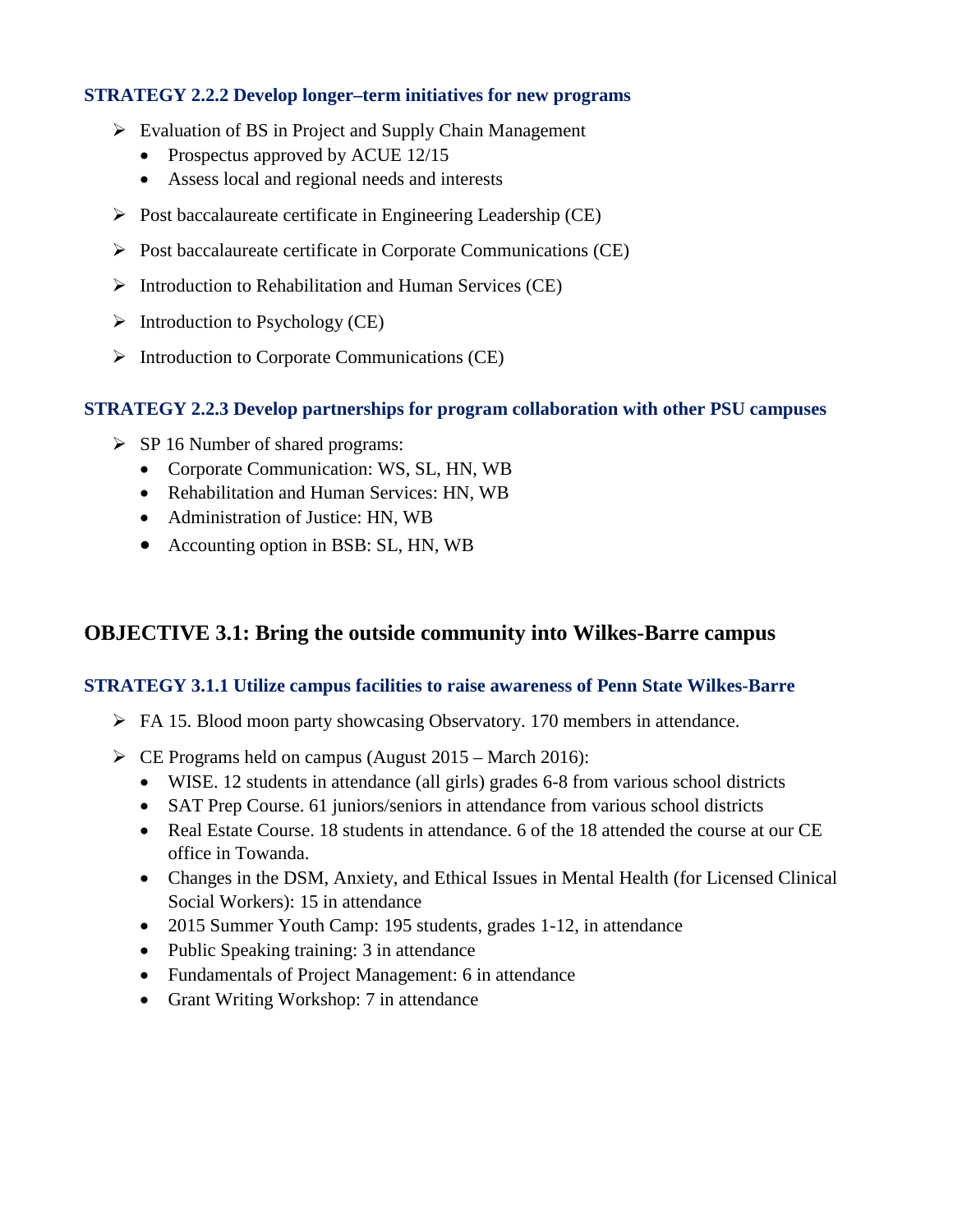# **STRATEGY 3.1.2 Increase Campus Advisory Board involvement with campus**

- $\triangleright$  AY 2014-15.
	- 11 Advisory Board members self-reported attending 17 on-campus student activities. Three individual AB members presented to student groups. Two AB members served on the Student Award Committee collectively attending seven meetings. One AB member led a successful campaign to raise money for athletic uniforms. One AB member met with a student interested in their profession.
- $\triangleright$  AY 2015-16. Before each meeting, the Advisory Board members have the opportunity to interact with and learn about the research of campus faculty.
	- September meeting: Dr. Renee Rosier. Research on Eastern Fence lizards
	- November meeting: Mr. Tim Sichler and Mr. Jeff Chiampi: 3D printing and computer science educational approaches
	- February meeting: Dr. Violet Mager and campus Observatory. Astronomy research
	- April meeting: Celebration of Scholarship

# **OBJECTIVE 3.2: Strengthen partnerships with organizations external to Penn State**

# **STRATEGY 3.2.1 Expand Career Services relationships with business and industries**

- $\triangleright$  Career Services works in tandem with the Penn State Regional Employer Engagement Coordinator. This professional makes contacts with employers and provides this information to Career Services.
- $\triangleright$  Fall 2015- Spring 2016, The Career Services Coordinator also attended local career expos sponsored by the Back Mountain Chamber of Commerce and the Wilkes-Barre Chamber of Commerce to also connect with potential employers.
- Fall 2015 Career Services partnered with the Development and Alumni Relations Department for a "Road Show" visit to a local company in order to engage in outreach with this local employer and its alumni employees.

# **STRATEGY 3.2.2 Respond, through Continuing Education, to the professional education needs in the region**

- Conducted two Training Needs Assessment/Surveys, i.e. CE Main Database Customers and **Educators** 
	- Outcome from Educator Assessment/Survey Offered Graduate Credit Courses during the Maymester for the first time. 2 courses ran with 5 enrollments.
- Conducted a Business Development Phone-a-Thon
	- Outcome from the CE Main Database Assessment/Survey new public programs scheduled, i.e., Ladies Golf with 28 enrollments, Project Management Certificate (noncredit) with 7 enrollments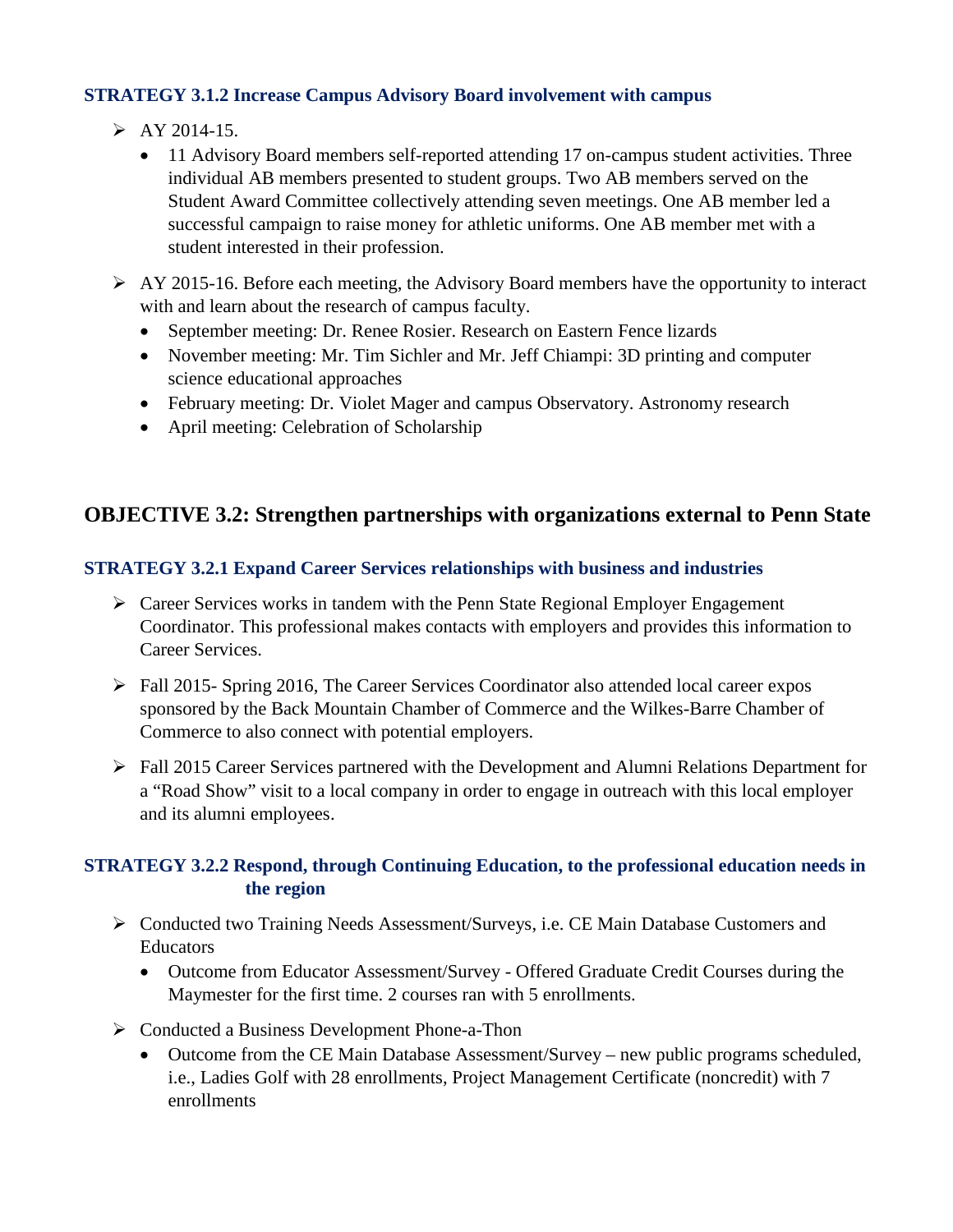# **STRATEGY 3.2.3 Increase Penn State Wilkes-Barre's participation in professional local and regional organizations**

- Fall 2015-Spring 2016 the Director of Student Services and Engagement was a member of Executive Leadership Wilkes-Barre, Northeast Meeting of Senior Student Affairs Officers with local colleges, American College Personnel Administrators (ACPA), American Association of University Women (AAUW) and Association of Student Conduct Administrators (ASCA).
- $\triangleright$  Fall 2015-Spring 2016 the Career Services Coordinator participated in the Leadership Wilkes-Barre program and is an active member of the Northeast PA chapter of the Society for Human Resource Management
- Fall 2015- Spring 2016 Counselor was a member of the Intercollegiate Counselor's Consortium (ICC) of local colleges, NEPA Rainbow Alliance, and the Family Service Association of NEPA
- Fall 2015- Spring 2016 the Campus Nurse was a member of the Luzerne County Sexual Assault Resource Team.
- $\triangleright$  Fall 2015-Spring 2016 the Student Activities Coordinator served on the Intercollegiate Leadership Advisory Board for Leadership Wilkes-Barre and was a member of the Pennsylvania College Personnel Association (PCPA)
- Director of Continuing Education serves on the Board for the Back Mountain Chamber and the Luzerne/Schuylkill Workforce Investment Board

# **OBJECTIVE 3.3: Strengthen partnerships with organizations internal to Penn State, external to Wilkes-Barre Campus**

# **STRATEGY 3.3.1 Strengthen relationships with Penn State Alumni**

> Three issues of "For the Glory."

# **STRATEGY 3.3.2 Explore partnerships with the Sustainability Institute**

- $\triangleright$  Explore opportunities for the campus community to become more involved with the Sustainability Institute and its mission.
- $\triangleright$  Explore and evaluate programs being conducted on campus such as recycling, energy conservation, etc.
- $\triangleright$  Study the Green Paws program and evaluate the potential for it to be successful here on our campus.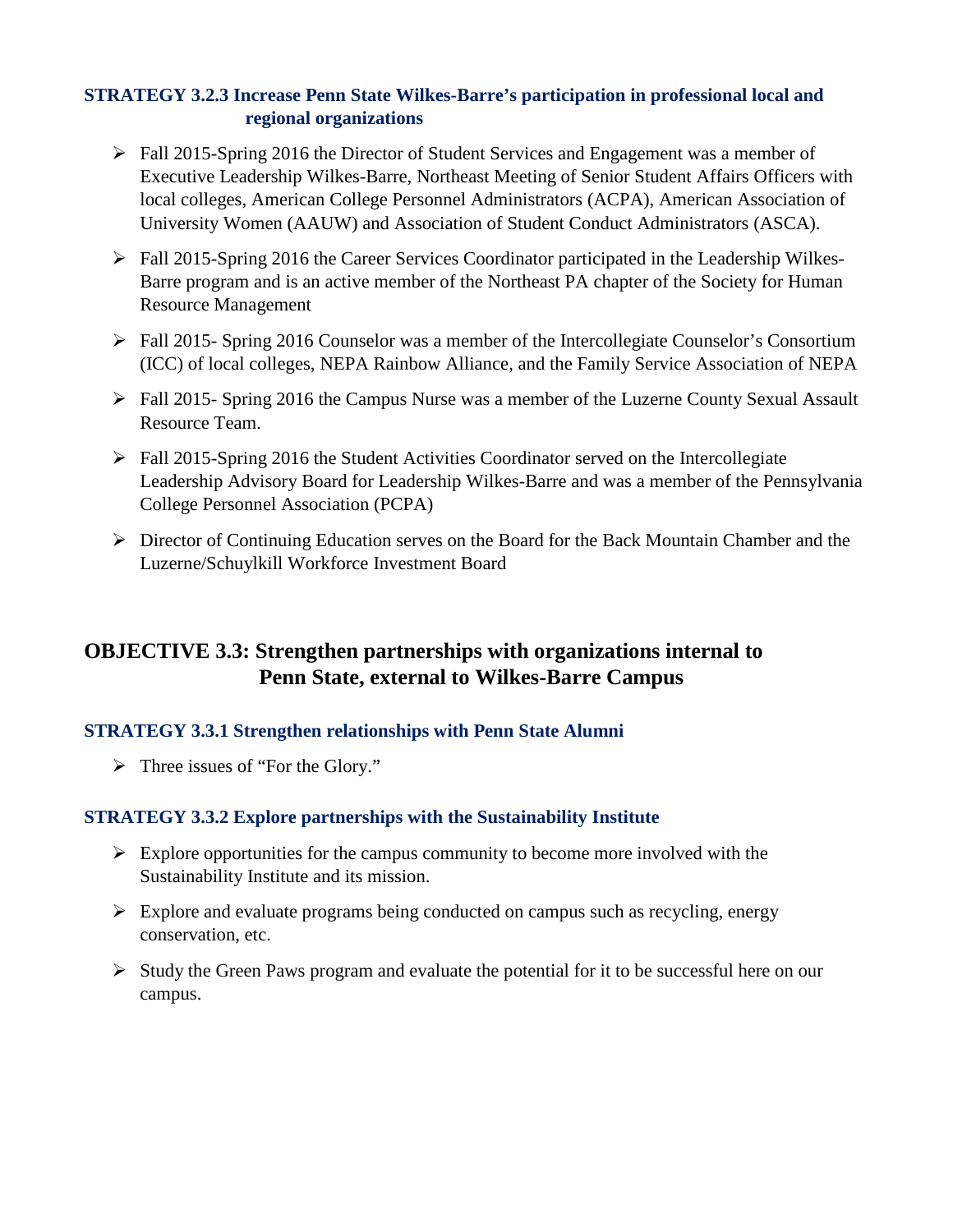# **STRATEGY 3.3.3 Strengthen partnerships with Diversity offices at Penn State**

- Director of Student Services and Engagement, Counselor and Campus Activities Coordinator are members of the Commission for Women at Penn State and campus liaisons for women's issues.
- Fall 2015 Counselor and Student Activities Coordinator attended training hosted by the LGBTQ Student Resources Center to become a Safe Zone trainer for faculty and staff and group facilitator for students.
- 2014-2015 Student Affairs staff members have attended meetings and trainings hosted by PSU Counseling and Psychological Services (CAPS), Global Programs, Educational Equity, Women's Center, Disability Services, Paul Robeson Center and University Health Services.
- $\triangleright$  Student Affairs staff have engaged in collaborative programing with the following offices of Penn State:
- Paul Robeson Center, Spring 2016. Director of the center facilitated a discussion on movie "Dear White People" for our campus students.
- $\triangleright$  LGBTQ Student Resource Center, Spring 2016 our campus live streamed the movie "Bridegroom" along with a facilitated discussion from University Park with the movie creator.

# **OBJECTIVE 4.1: Increase the amount of financial resources at Penn State Wilkes-Barre**

# **STRATEGY 4.1.1 Develop and enhance financial resources for students**

- $\triangleright$  Planning is ongoing for Capital campaign IV which will commence on July 1, 2016.
- $\triangleright$  Director of Development and Chancellor have met with program directors and other appropriate campus leadership including directors to seek input for program and campus priorities and needs. We need to define our objectives for this campaign in addition to a corresponding goal for those needs/priorities by March 23, 2016.

# **OBJECTIVE 4.2: Increase the amount of recycling and conservation of natural resources**

# **STRATEGY 4.2.1 Raise awareness on energy conservation**

- $\triangleright$  Currently conducting a survey with the Office of Physical Plant staff to determine where changes can be made or have been made to conserve energy.
- $\triangleright$  Will develop an annual report on energy consumption on campus and present to Chancellor's Staff.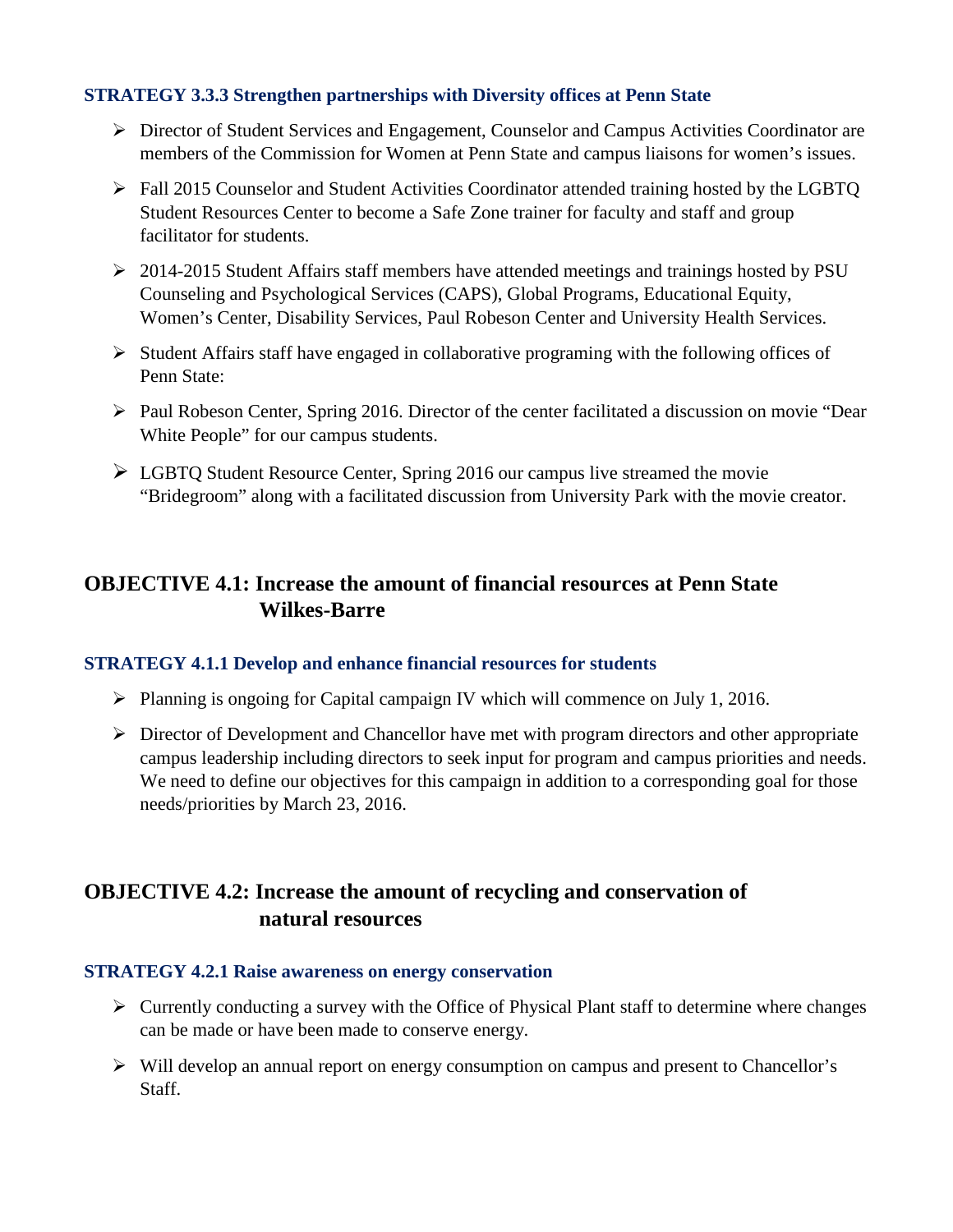### **STRATEGY 4.2.2 Develop a culture that embraces the efficient use of resources**

- $\triangleright$  Recycling opportunities are covered in 4.2.3
- $\triangleright$  Conduct inventory of all equipment operated and maintained by the Office of Physical Plant to determine age, condition and replacement costs.
- $\triangleright$  Recently replace 20 year old tractor that broke down during the winter with a new leased model to avoid expensive repair cost and get better attachments.
- $\triangleright$  New equipment maintenance program currently underway.
- $\triangleright$  Once inventory is complete begin a program for replacing old and outdated equipment as need and funding becomes available.
- $\triangleright$  Mechanical equipment for facilities such as HVAC units, generators, etc. shall be inventoried and a replacement schedule begun through the major maintenance program.

### **STRATEGY 4.2.3 Strengthen the campus recycling program**

- $\triangleright$  Currently the campus is doing co-mingled, single sourced recycling through Waste Management. We recycle aluminum, glass, and plastics along with paper and cardboard. This method shows an increased savings to the campus by eliminating the need to have maintenance staff haul recyclables to various locations using the University vehicles and fuel.
- $\triangleright$  In 2015 we reported to Luzerne County Solid Waste on our Act 101 Recycling Compliance Report Form that we recycled 3.02 tons of recycled materials.
- Maintenance also recycles scrap metal that we recover from renovation projects on campus. Monies gained from this recycling is given to the Development Office for the Scholarship Fund.
- $\triangleright$  University Park Office of Physical Plant also requires that when a contractor does a demolition project on campus for a major maintenance project, 75% of materials must be recycled such as asphalt, concrete, metals and paper products.

#### **STRATEGY 4.2.4 Operate campus utilities in the most efficient manner**

- $\triangleright$  Office of Physical Plant conducted major electrical upgrades to the campus by changing out transformers and circuit breakers that were outdated, which increased efficiency in the electrical equipment and realized cost savings.
- Transformers and circuit breakers will be evaluated annually by new HVAC/Electrician Grade 4 Tech Service Employee.
- $\triangleright$  Currently conducting campus wide survey to determine cost savings and efficiency by replacing old fluorescent lighting technology with LED lighting.
- $\triangleright$  Researching motion sensor usage for all light switches to assure lights are being turned off and not being allowed to stay on for hours in unattended areas. Energy and cost savings.
- Waste Water Treatment Plant recently upgraded to MBR (Membrane/UV) operation as opposed to old chemical treatment plant. This shows a large reduction in chemical usage and a cleaner effluent product into the environment.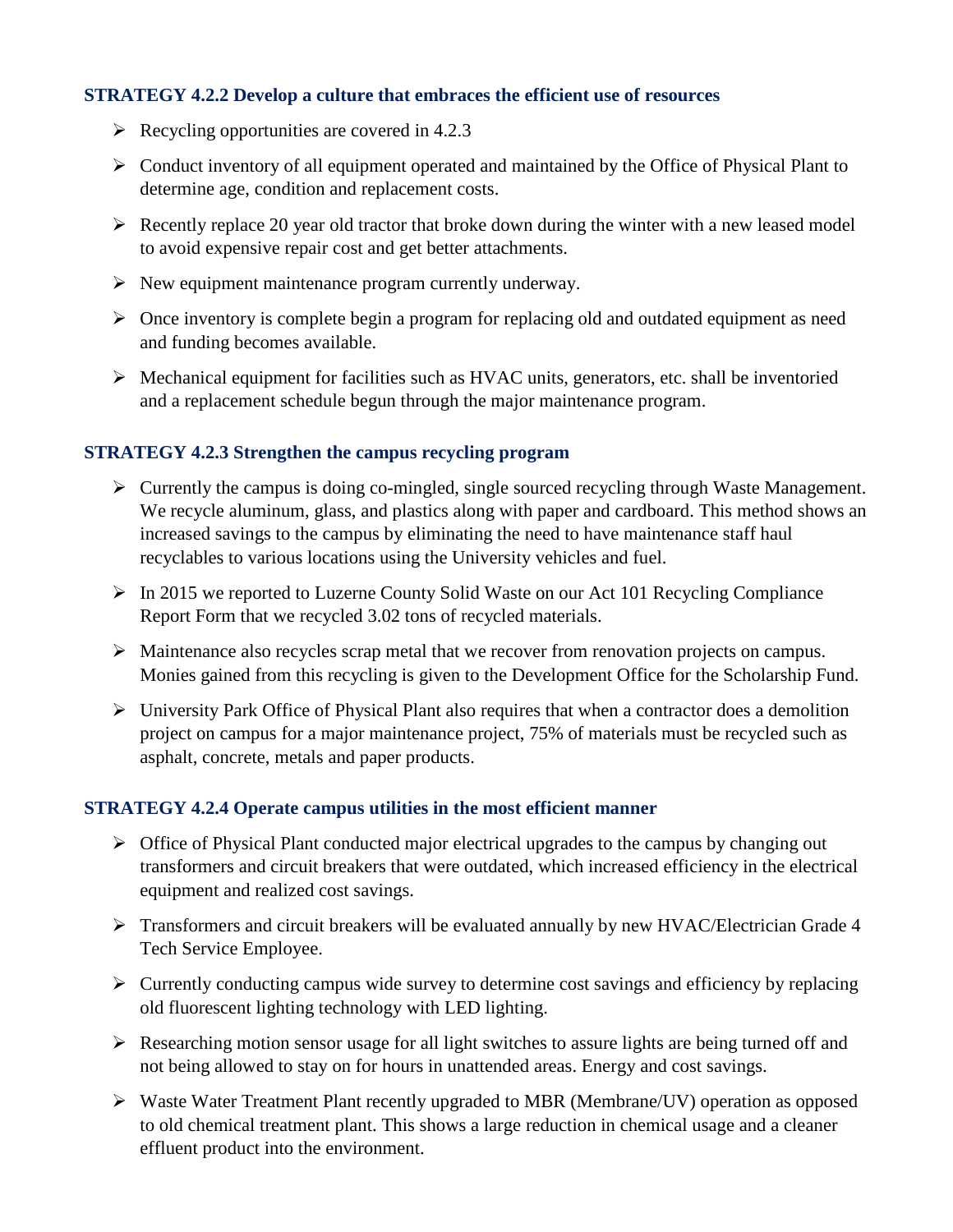- $\triangleright$  New WWTP has also allowed us to cut down on overtime for weekend operations as plant is managed by a SCADA system that monitors the plant automatically and sends an alert if something is not functioning properly.
- $\triangleright$  Water system has recently under gone a complete automation upgrade that eliminates the need for human intervention as far as adding chemicals go and automatically opens and closes valves at peak usage periods which allows for water savings.
- $\triangleright$  Also operates on the SCADA system that monitors the water system should anything go wrong such as a leak and sends an alert.

# **OBJECTIVE 4.3: Continuing being the University leader in a culture of resource sharing**

# **STRATEGY 4.3.1 Share positions within the campus and with other campuses when appropriate**

- $\triangleright$  Registrar shared with PSU-HN
- Finance Officer shared with PSU-WS and PSU-HN
- Human Resources representative shared with PSU-WS and PSU-HN. Temporarily with two additional campuses.

# **STRATEGY 4.3.2 Develop multi-campus faculty appointments when appropriate**

AY 2015-16: 1 tenure-track faculty members shared with PSU-HN

# **OBJECTIVE 4.4: Continuing to infuse ethical decisions throughout all campus environment**

# **STRATEGY 4.4.1 Incorporate ethical issues in all courses**

 $\triangleright$  Developed inventory of courses that totally or partially address ethics

# **STRATEGY 4.4.3 Provide support and training on ethical issues**

- $\triangleright$  The Director of Affairs and Engagement continues to meet with faculty, staff, and students concerning University policy and protocols that are in place to address unethical behavior as it relates to the Student Code of Conduct and Title IX. Case statistics for the 2015-2016 academic year are:
- $\triangleright$  Student Conduct Code Violations: 14
- Student Academic Policy Violations: 4